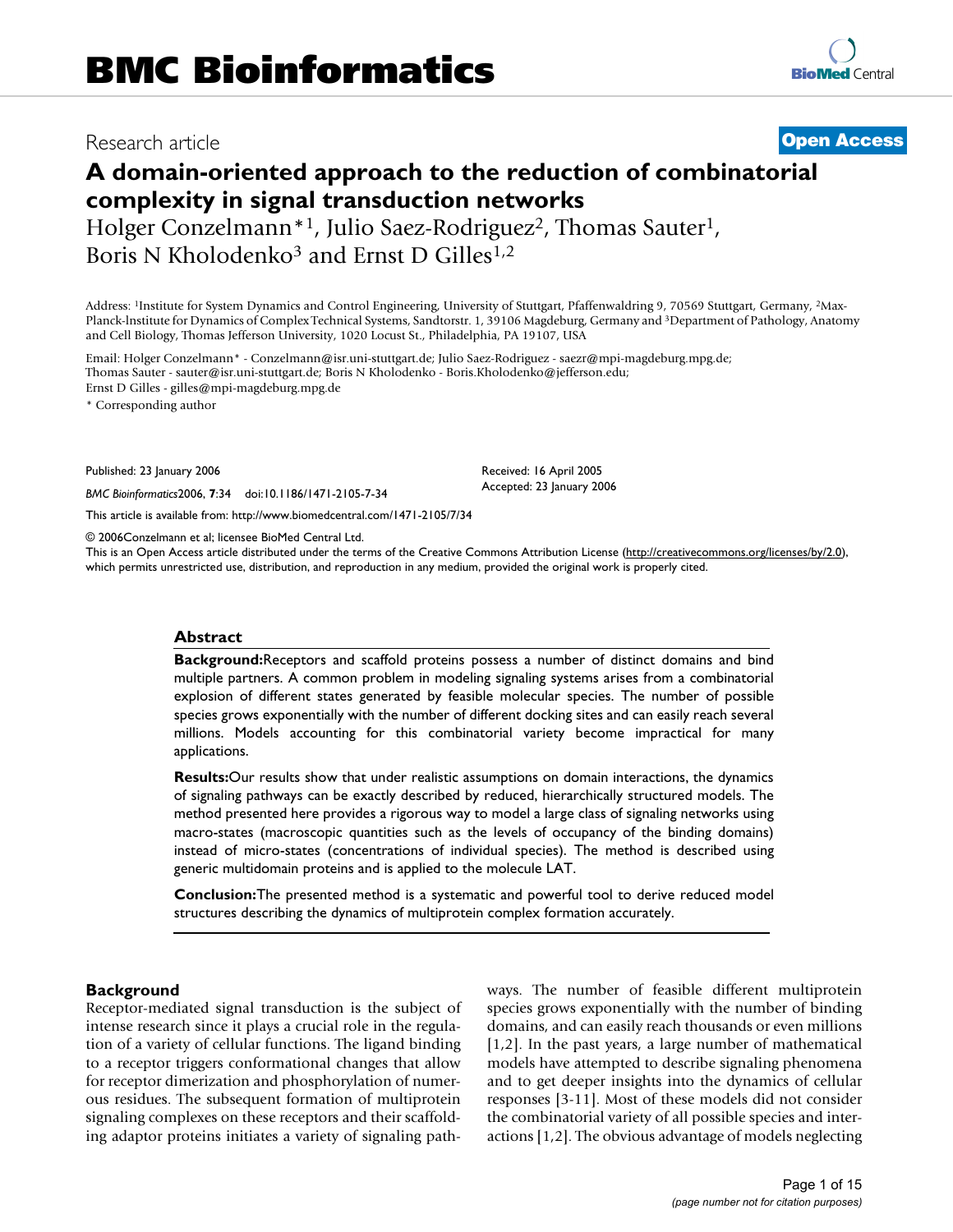the combinatorial complexity is there are less ordinary differential equations (ODEs) that have to be considered. For example, if all possible species were included in the model of Schoeberl et al. [6], the number of variables would grow from around 100 to almost 40000 [2]. However, there is no general method to decide a priori which species play a crucial role and which can be neglected. Recent investigations indicate that the structure of reduced models which focus on the most important species, is highly dependent on the kinetic parameters [12]. The procedure described in [12] is based on deleting species from a full network model to find the smallest network that reproduces the dynamics of a set of observed quantities.

In 1998, the stochastic simulation tool StochSim was developed to handle the problem of combinatorial complexity [11,13]. The number of multi-state protein complexes and chemical reactions could reach millions in deterministic models of bacterial chemotaxis, and Stoch-Sim was employed to circumvent this problem [11]. The use of StochSim is especially practical for networks in small volumes with low numbers of molecules, where a stochastic algorithm more closely describes the physical reality than a deterministic algorithm. For large networks with hundreds of different proteins the computational cost would be extremly high increasing proportionally to the number of molecules squared. An alternative deterministic approach considers a complete mechanistic description that accounts for all possible species and reactions [1,14]. In the software tool BioNetGen, an algorithm for rule-based modeling is implemented [15]. However, the computational cost also appears to be very high, making it difficult to analyze large networks with a vast number of states.

Recently, a new approach has been introduced where a mechanistic picture of all possible states is substituted by a macro-description that follows the occupancy levels and other characteristics of individual domains, e.g. the phosphorylation states of these sites [16]. These quantitative indicators of the system (levels of occupancy) are referred to as macro-states. A modeling description using macrostates accounts for limitations in the current techniques to measure concentrations of individual multiprotein species. The results of common biological measurements (e.g. immunoprecipitation followed by western blotting) correspond to cumulative quantities like levels of occupancy or degrees of phoshorylation. Thus, the introduction of these and similar quantities into modeling facilitates the comparison of model variables with experimental readouts. This approach adopts the point of view of Pawson and Nash [17] that molecular domains instead of molecules are the fundamental elements of signal transduction. In their review they discuss that the regulation of many different cellular processes and functions require the use of protein interaction domains, and that aberrant interactions can induce abnormal cellular behaviour and diseases. We show that besides these considerations this macroscopic description also provides a number of mathematical benefits. In their work Borisov et al. demonstrate that for scaffold proteins with independent binding sites and scaffolds with one controling domain, the dynamics of these macroscopic states can be accurately described by reduced models [16]. However, a methodology to derive the reduced model equations for any scaffold with a more complex pattern of domain interactions is still missing. In this contribution, we will introduce a new systematic approach formalizing and extending the model reduction presented in [16]. Our method not only answers the questions whether a mathematically accurate model reduction is possible in a given system, but also how many and which equations are required. Our approach is based on a state space transformation linking the approaches provided in [15] and [16]. This link is achieved by a hierarchical structure of the state space transformation introducing mesoscopic state variables (describing different levels of detail) in addition to macroscopic and microscopic states defined in [16]. In contrast to many other model reduction methods our approach is independent of exact numerical values. Often, only qualitative biological knowledge about domain interactions is needed to derive the reduced model equations. For instance, data reported for receptor tyrosine kinases provide qualitative knowledge about domain interactions [18]. The ligand binding to these receptors controls their dimerization and the rate of phosphorylation of docking sites, which bind multiple partners. Here, we address the question of how different domain interactions influence the structure of a reduced model and how many states are required in order to describe the system dynamics accurately. We demonstrate which signaling systems can be described using only macro-states, and which additionally require the consideration of mesoscopic states.

The contribution is structured as follows. First, we introduce our method using simple examples reconsidering some of the cases described in [16] in order to show that our method provides the exact same results. For example, if the binding sites are independent, or only one of the domains controls some others (which is the case of a scaffolding adaptor protein phosphorylated by receptor kinase, e.g., insulin receptor substrate phosphorylated by the insulin receptor [19]) it can be shown that the number of states can be strongly reduced. Additionally, we confirm our results via dynamical simulations and discuss the advantages of the reduced models. Second, we generalize these results and also consider an example with a more complex pattern of domain interactions, and finally, we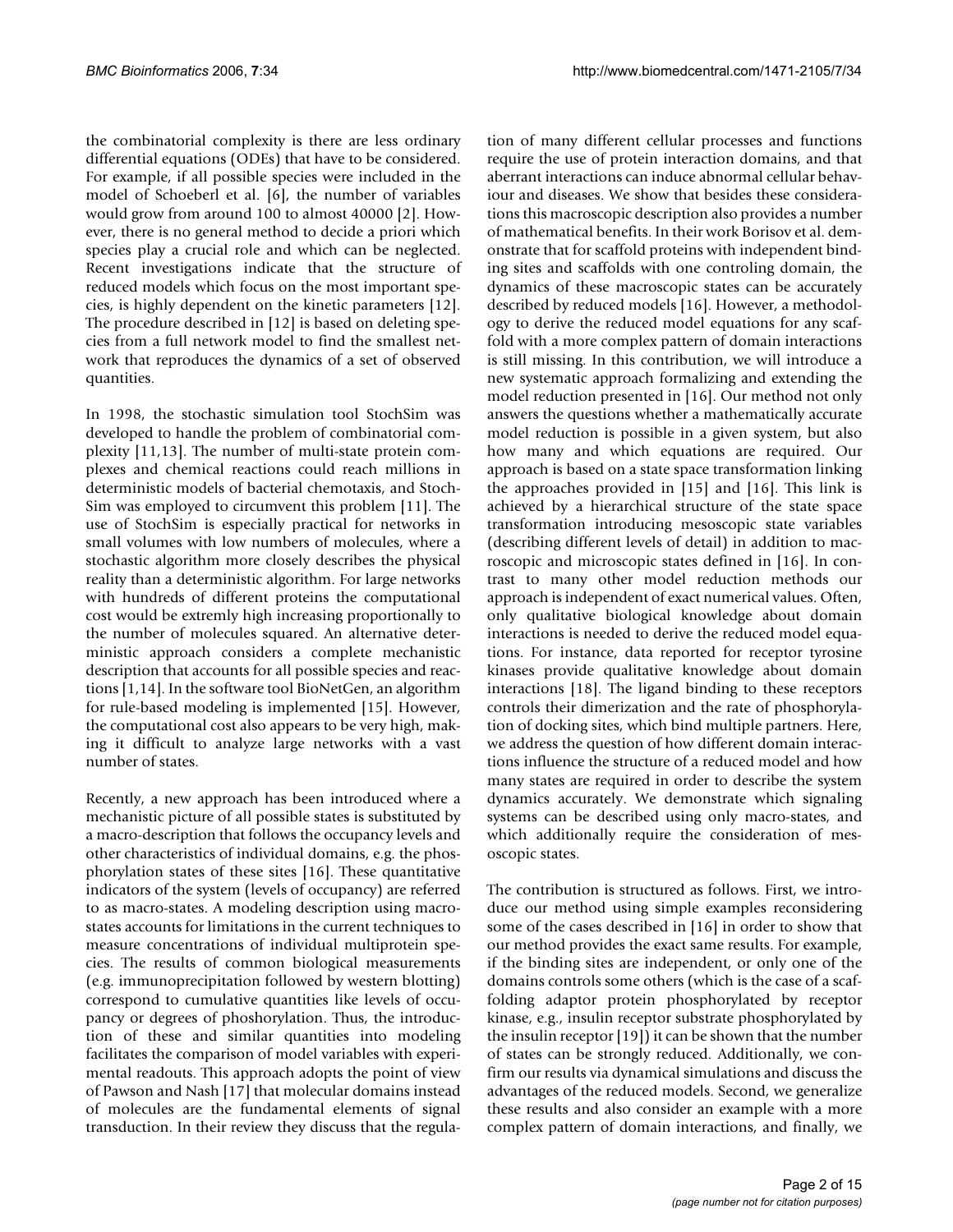apply the method to a real scaffold protein, namely the adaptor molecule LAT (Linker for activation of T-cells).

# **Results**

In order to introduce and discuss our method in an descriptive manner, we first want to introduce some definitions and outline the principles shortly. Afterwards, we will consider some simple generic examples (scaffold proteins with three and four binding domains) in more detail. Of course, these examples might also be treated without recourse to our theoretical developments, because the number of states is relatively small. But precisely because some of the results may appear intuitive, this shows the potential of our method which is also applicable to other more complicated problems. Additionally, we generalize two important cases to scaffolds with n binding sites (namely independent binding domains and domains that are controlled by one controlling site). We also provide the generalized transformation matrix for proteins with n binding sites and exemplify our method considering the scaffold molecule LAT (Linker of activation in T-cells).

# *Definitions*

In the following, we will consider a receptor or scaffold protein *R* with *n* distinct binding domains *i* (i.e  $i = 1, 2, ..., n$ ). Each of these domains *i* can bind *mi* different effector proteins  $E_i^j$  with  $j = 1, ..., m_i$  and hence can be in  $m_i + 1$  different states (unoccupied or occupied by one of the *mi* effectors). The number of feasible micro-states for such a

$$
\prod_{i=1}^{n}(m_i+1). \hspace{1cm} (1)
$$

scaffold protein is

The number of possible reactions that have to be considered is

$$
\sum_{i=1}^n m_i \prod_{k=1, k\neq i}^n (m_k+1). \hspace{1.5cm} (2)
$$

 $E_i^j$  denotes the *j*-th effector which can bind to the *i*-th binding domain *i*. We introduce labels for the status of the different binding sites such as 0 for an unoccupied binding domain and  $E_i^j$  for the domain *i* occupied with the *j*-th effector. Alternatively, the different states of a domain can also be enumerated. For instance, the two representations *R*[ $E_1^4$ ,  $E_2^1$ , 0,  $E_4^2$ ] and *R*[4, 1, 0, 2] for a scaffold protein with four binding sites are equivalent. In addition, the representation  $R[a_1, 0, 0, 0]$  denotes all scaffold proteins *R* with unoccupied binding domains 2 to 4 independent of the status of domain 1, etc.

All these definitions shall be clarified by considering a simple scaffold protein *R* with two domains 1 and 2  $(i = 1, 2)$ . Assuming it is known that binding domain 1 can bind three different effectors  $E_1^1$ ,  $E_1^2$  and  $E_1^3$  ( $m_1 = 3$ ) and  $j = 1, 2, 3$ , and that the second domain 2 can bind two different effectors  $E_2^1$  and  $E_2^2$  ( $m_2$  = 2 and  $j$  = 1, 2). The number of feasible states of domain 1 is  $m_1 + 1 = 4$ , namely either unoccupied or occupied by one of the three effectors. According to these considerations the number of different states of domain 2 is  $m_2 + 1 = 3$ . The total number of complexes results from  $\prod (m_i + 1) = 4 \cdot 3 = 12$ . In order to calculate the number of reactions that may occur in this example we first assume that domain 1 is unoccupied. Now three different effectors may bind to this domain, which corresponds to three different reactions. At the same time binding domain 2 can be unoccupied or occupied by one of the two effectors  $E_2^j$ . Hence, one has to

consider 3·3 reactions describing the occupation of domain 1. Now we repeat these considerations for domain 2. This results in 2·4 reactions. The total number of reactions in our example is

$$
\sum_{i=1}^{n} m_i \prod_{k=1, k \neq i}^{n} (m_k + 1) = 3 \cdot 3 + 2 \cdot 4 = 17. \tag{13}
$$

# *Reduction method*

Our method can be divided into three essential steps. First, we start generating a complete mechanistic description of the considered scaffold or receptor like described in [1,14,15]. This step also includes the incorporation of qualitative information about domain interactions. Second step is the introduction of macro-states (levels of occupancy of each domain) using a state space transformation following a hierarchical pattern. The transformed system is reduced in a third step by eliminating all equations which do not influence the dynamics of the output variables  $\vec{y}$ . In the following we assume that one of the goals of signaling pathway modeling is to accurately describe the dynamics of the macro-states. Hence, we choose the levels of occupancy as output variables  $\vec{y}$ . This choice seems to be reasonable since these values correspond to experimentally verifiable quantities as discussed before. Additionally, similar examples can be found in literature where the same or very similar output quantities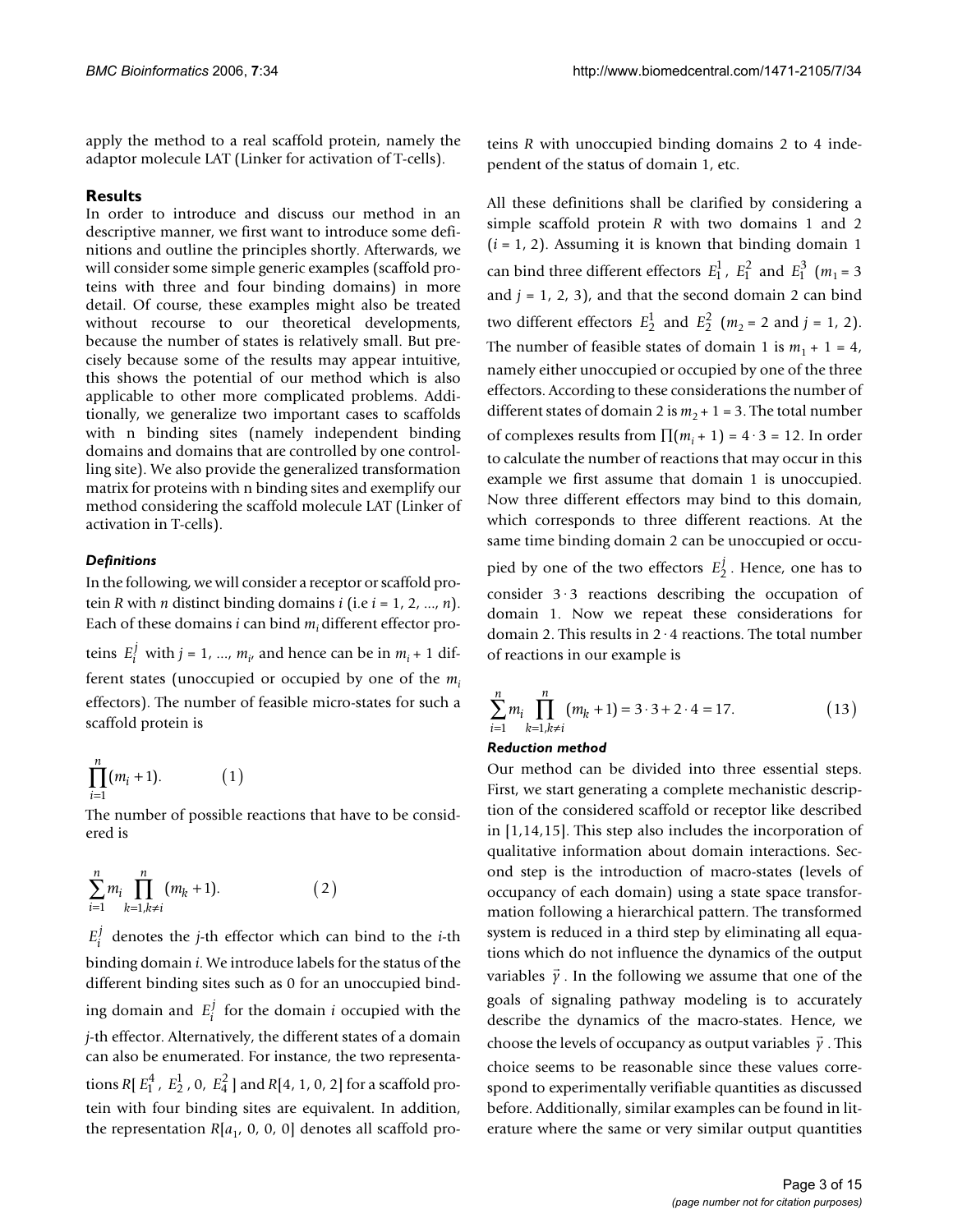

**Figure 1** 

**State space transformation**. The idea of our method can be described more easily by considering a mechanical example: In order to model the movement of a mass in space one has to choose a certain coordinate system. However, if this coordinate system is not adjusted to the problem (like shown on the left site) the model equations will be more complicate than in a transformed coordinate system.

are defined [6,14,20]. Note that in principle one also may define other quantities of interest instead of the discussed levels of occupancy. Another choice of  $\vec{y}$  would not affect the applicability of our method. However, it would modify the number of ODEs to be considered.

**Step 1:** The reaction networks considered are described by a system of ordinary differential equations (ODEs). All feasible reactions  $A + B \neq C$  are translated into reaction rates  $r = k_{\text{on}}c_Ac_B$  -  $k_{\text{off}}c_C$  using the law of mass action. Here,  $k_{\text{on}}$  and  $k_{\text{off}}$  denote the association and dissociation constants, while  $c_i$  refers to the concentrations of the components. The ODEs for all feasible micro-states have the form

$$
\frac{dc_i}{dt} = \sum r_{\text{production}} - \sum r_{\text{consumption}}.\tag{4}
$$

In vector notation, Equation 4 can be written as  $\vec{x} = \vec{f}(\vec{x}, \vec{u})$ , where  $\vec{x}$  denotes the vector of all considered micro-states and  $\vec{u}$  denotes all possible input signals (e.g. extra-cellular ligand concentration in the case of a receptor at the cell membrane). The macro-states/output variables we are interested in will be denoted as  $\vec{y} = \vec{h}(\vec{x})$ , which can be calculated using  $\vec{x}$ . Incorporating qualitative information about domain interactions helps to reduce the number of relevant parameters. For example, if it is known that two binding sites A and B are independent, the on- and off-rate constants do not change upon effector binding to the other domains. Note, that this is not a simplification, but merely a systematic incorporation of real physico-chemical constraints.

**Step 2:** In order to introduce new coordinates  $\vec{z}$  including the macro-states, we perform a linear transformation  $\vec{z} = T\vec{x}$ , where *T* is a quadratic, non-singular matrix. The transformed model equations are

$$
\dot{\vec{z}} = T\dot{\vec{x}} = T\vec{f}(\vec{x}, \vec{u})\bigg|_{\vec{x}} = T^{-1}\vec{z}.
$$
\n(5)

In the following, we will introduce this transformation for a number of simple cases to exemplify our method and discuss the general pattern of this transformation. A strict mathematical and general formulation is also provided.

**Step 3:** Figure 1 shows that a state space transformation can simplify a model. In many relevant cases the transformed model equations of the considered scaffold proteins can be divided into two modules as shown in the following Equations

$$
\vec{z} = \begin{bmatrix} \dot{\vec{z}}_1 \\ \dot{\vec{z}}_2 \end{bmatrix} = \begin{bmatrix} \vec{g}_1(\vec{z}_1, \vec{u}) \\ \vec{g}_2(\vec{z}_1, \vec{z}_2, \vec{u}) \end{bmatrix},
$$
(6)

$$
\vec{y} = \vec{h}(\vec{z}_1). \tag{7}
$$

Since *T* is a quadratic and non-singular (i.e. invertible) matrix these transformed equations still contain exactly the same information as the complete mechanistic model. Equation 6 shows that the macro-states (which are a sub $z_1$  and correspond to the output variables) are not  $\vec{z}_1$  and correspond to the output variables) are not influenced by the states  $\vec{z}_2$ . This implies that a reduced model only has to account for the ODEs  $\dot{\vec{z}}_1 = \vec{g}_1(\vec{z}_1, \vec{u})$ , and that this reduced model provides exactly the same output dynamics as the complete mechanistic model. However, note that by eliminating the equations for  $\vec{z}_2$ one looses the possibility of using the inverse mapping *T*-<sup>1</sup> in order to retrieve the original variables  $\vec{x}$ .

### *Generic example with three binding domains*

We will start with a scaffold protein with three binding domains. In our example, each domain can bind one distinct effector molecule. Hence, the scaffold protein can exist in eight different micro-states (*R*[0, 0, 0], *R*[1, 0, 0], *R*[0, 1, 0], *R*[0, 0, 1], *R*[1, 1, 0], *R* [1, 0, 1], *R*[0, 1, 1], *R*[1,1,1]). Even in this simple example 12 elementary reactions have to be considered (see Table 1).

#### *Functionality of a scaffold protein*

Using the law of mass action and the reactions defined in Table 1, the model equations can be derived using Equa-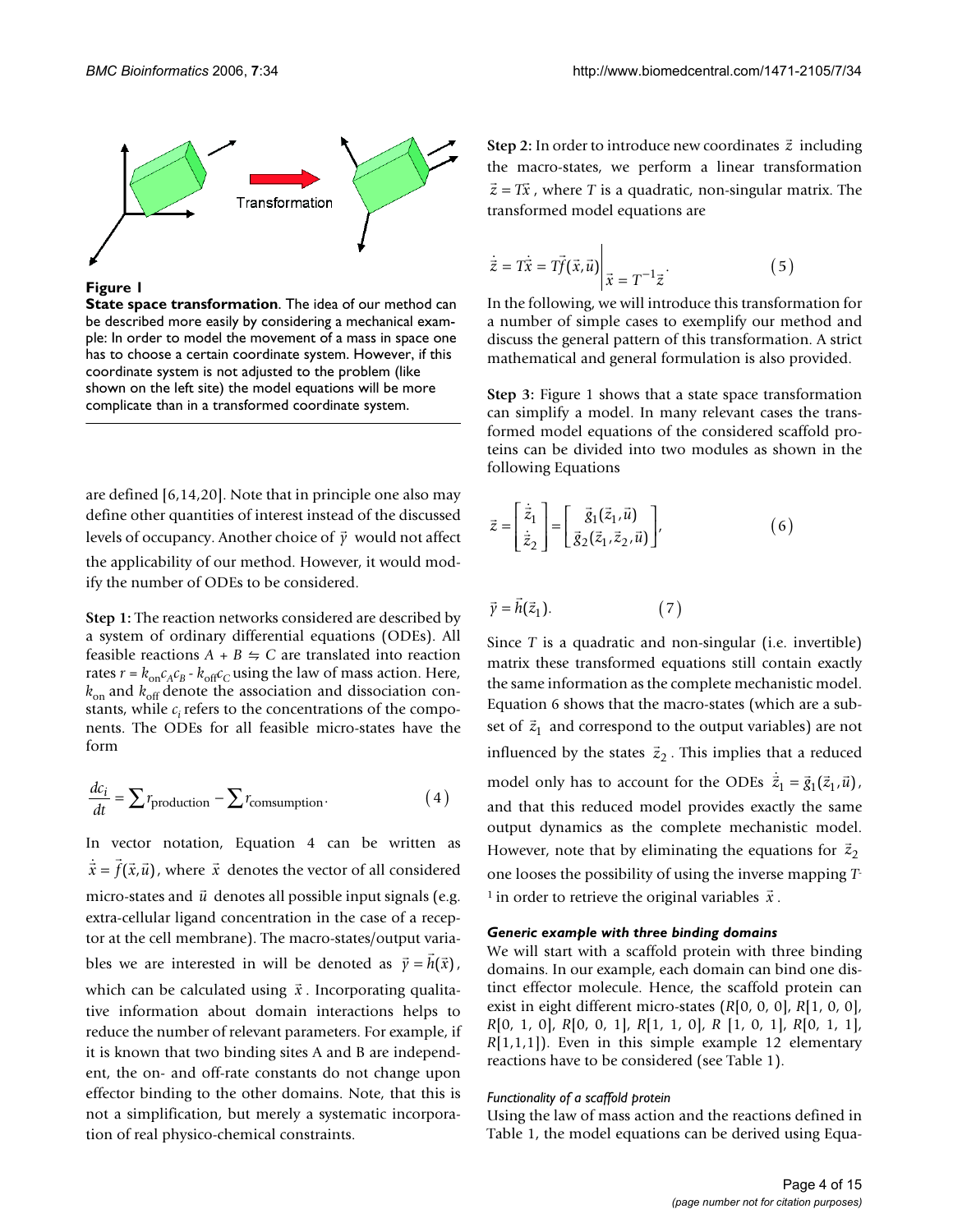| Binding of $E_1$                                 |       | Binding of $E_2$                                 |                    | Binding of $E_3$                                 |       |
|--------------------------------------------------|-------|--------------------------------------------------|--------------------|--------------------------------------------------|-------|
| $R[0, 0, 0] + E_1 \leftrightharpoons R[1, 0, 0]$ | (49a) | $R[0, 0, 0] + E_2 \leftrightharpoons R[0, 1, 0]$ | (50a)              | $R[0, 0, 0] + E_3 \leftrightharpoons R[0, 0, 1]$ | (51a) |
| $R[0, 1, 0] + E_1 \leftrightharpoons R[1, 1, 0]$ | (49b) | $R[0, 0, 1]+E_2 \leftrightharpoons R[0, 1, 1]$   | (50 <sub>b</sub> ) | $R[0, 1, 0] + E_1 \leftrightharpoons R[0, 1, 1]$ | (51b) |
| $R[0, 0, 1]+E_1 \Leftrightarrow R[1, 0, 1]$      | (49c) | $R[1, 0, 0]+E_2 \Leftrightarrow R[1, 1, 0]$      | (50c)              | $R[1, 0, 0]+E_3 \Leftrightarrow R[1, 0, 1]$      | (51c) |
| $R[0, 1, 1]+E_1 \Leftrightarrow R[1, 1, 1]$      | (49d) | $R[1, 0, 1]+E_2 \Leftrightarrow R[1, 1, 1]$      | (50d)              | $R[1, 1, 0]+E_3 \Leftrightarrow R[1, 1, 1]$      | (51d) |

**Table 1: Reactions for scaffold with 3 binding sites. A complete mechanistic model of a scaffold protein with 3 binding domains (1,2,3), where each domain can bind one effector protein (***E***1,** *E***2,** *E***3), has to consider the following 12 reactions. The kinetic parameters for each reaction can be denoted with** *k***+***i* **for the association and** *k***-***i* **for the dissociation reaction**

tion 4. However, besides the model structure the kinetic parameters play a crucial role in determining the system dynamics. A scaffold protein can perform a number of different functionalities, which can be characterized in terms of domain-interactions. One can think of a variety of cases such as non-interacting binding sites or the existence of a controlling domain influencing the others. A scaffold protein with 3 binding domains may provide 13 different functionalities or interaction motifs [21]. Qualitative knowledge about domain interactions have to be included in the modelling step. By defining the occuring domain interactions the number of relevant parameters follows immediately as exemplified in Figure 2. The assumption that, e.g., all three domains are completely independent implies that the kinetic on- and off-rate constants of one domain do not change upon effector binding at another domain. In the following, we want to show that for a number of interesting functionalities of scaffold proteins, we are able to find considerably reduced models using our method. Additionally, our method is also applicable to all other kind of functionalities which shall be exemplified considering a scaffold protein with four docking sites and a more complicated structure of occuring domain interactions. More detailed information about how the kinetic parameters have to be adjusted to realize a certain functionality can be found in the supplementary material (simulation files provided).

# *Hierarchical transformation*

The second step after having formulated a complete mechanistic model is to perform a state space transformation. This transformation introduces new states, including the levels of occupancy of each domain. Choosing a globally invertible and smooth transformation assures that the system's dynamics is preserved and, as long as none of the new equations is eliminated, the original micro-states can be retrieved from the new ones at any time [22].

We choose a hierarchical transformation matrix, consisting of different tiers (Table 2). Each tier represents a certain level of detail. First, we define the 0th tier of our transformation matrix, which includes only one state rep-



# **Figure 2**

**Domain interactions**. We assume that binding domain one controls the other two domains like indicated by the arrows. From this assumption the kinetic parameters for the model follow immediately. As soon as binding domain one is occupied, the affinities of the docking sites two and three will change. Since binding domain one is independent of the other binding sites, the on- and off-rate constants of this domain are also independent.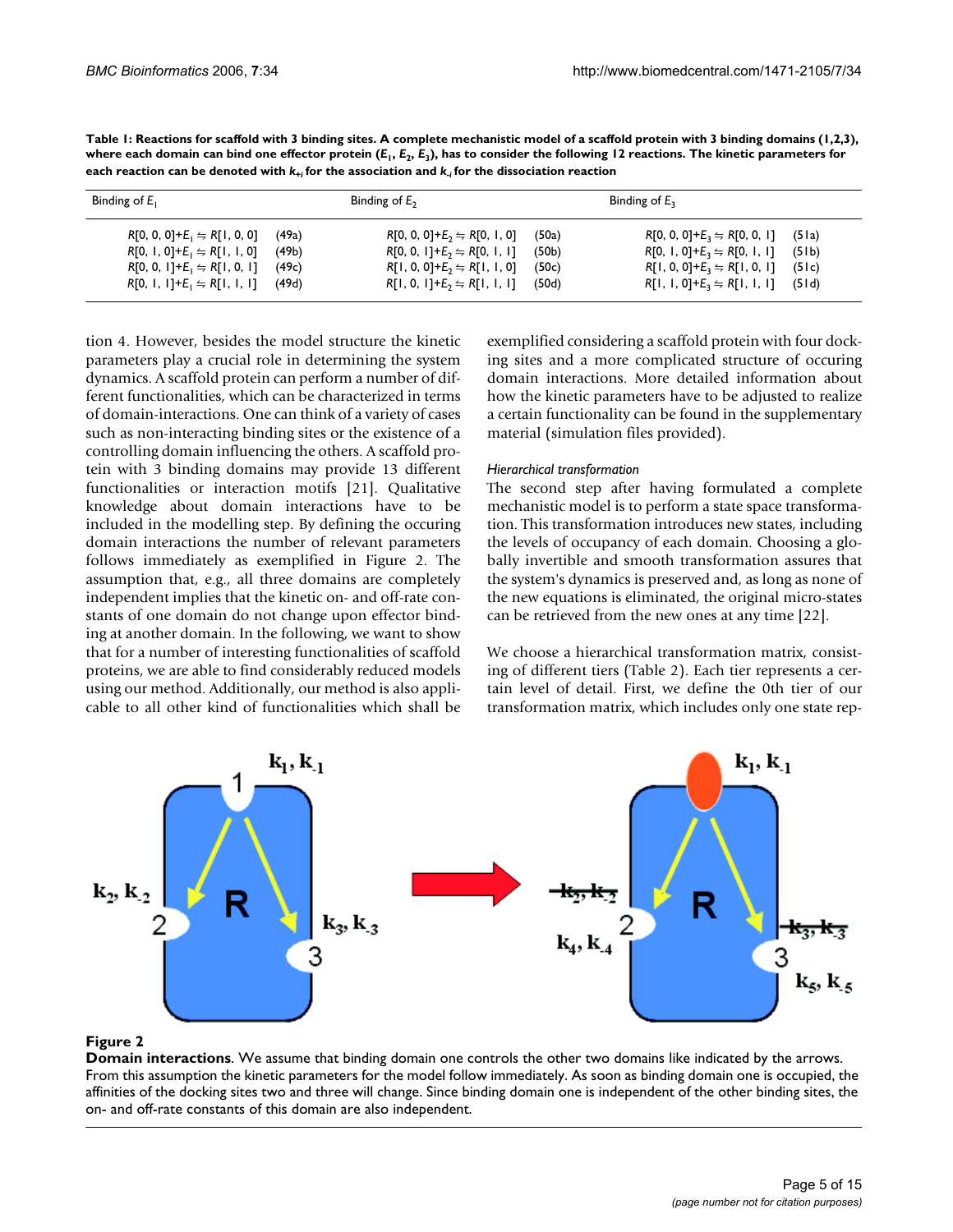**Table 2: State Space Transformation for scaffold with three binding domains. Transformation for a scaffold protein with 3 binding**  domains. The transformation is hierarchically structured and introduces macroscopic quantities like the overall concentration of **R** and the levels of occupancy of each domain ( $z_0$  to  $z_3$ ), mesoscopic quantities describing pairs of concurrently occupied domains ( $z_4$  to  $z_6$ ) **and microscopic quantities corresponding to individual multiprotein species (***z***7).**

*z*0 = *R*[0, 0, 0] + *R*[1, 0, 0] + *R*[0, 1, 0] + *R*[0, 0, 1] + *R*[1, 1, 0] + *R*[1, 0, 1] + *R*[0, 1, 1] + *R*[1, 1, 1] (52a) *z*<sub>1</sub> = *R*[1, 0, 0] + *R*[1, 1, 0] + *R*[1, 0, 1] + *R*[1, 1, 1] (52b)<br>*z*<sub>2</sub> = *R*[0, 1, 0] + *R*[1, 1, 0] + *R*[0, 1, 1] + *R*[1, 1, 1] (52c)  $z_2 = R[0, 1, 0] + R[1, 1, 0] + R[0, 1, 1] + R[1, 1, 1]$ *z*3 = *R*[0, 0, 1] + *R*[1, 0, 1] + *R*[0, 1, 1] + *R*[1, 1, 1] (52d) *z*4 = *R*[1, 1, 0] + *R*[1, 1, 1] (52e) *z*<sub>5</sub> = *R*[1, 0, 1] + *R*[1, 1, 1] (52f)<br>*z*<sub>6</sub> = *R*[0, 1, 1] + *R*[1, 1, 1] (52g)  $z_6 = R[0, 1, 1] + R[1, 1, 1]$ *z*<sub>7</sub> = *R*[1, 1, 1] (52h)

resenting the total concentrations of the scaffold protein (Equation 52a). Since there is no production nor degradation of  $R$  in our example,  $z_0$  will be constant. However, in the general case (including production and degradation) this is also an important dynamic and macroscopic quantity of interest. The 1st tier of our matrix corresponds to the discussed levels of occupancy of each binding domain (Equations 52b to 52d in our example). All states belonging to both of these tiers are called macro-states. The 2nd tier describes the levels of occupancy of all pairs of domains, corresponding to the concentration of scaffold proteins *R* with concurrently occupied binding domains {1,2}, {1,3} and {2,3} (Equations 52e to 52g in our example), which we call mesoscopic states. The 3rd and, in our example, last tier represents the levels of occupancy of all triples of domains corresponding to the micro-state *R*[1, 1, 1] (Equation 52h). The transformation matrix in the general case is structured completely similar. One starts with the overall concentration and the levels of occupancy, followed by all possible pairs, triples and higher tuples of concurrently occupied domains until one reaches the tier describing the micro-states. We define that all new states describing macroscopic properties as overall concentrations or levels of occupancy of distinct docking sites are called macro-states. Others describing pairs, triples or higher tuples of concurrently occupied binding sites are mesoscopic states and those specifying single multiprotein species correspond to the original microstates. A generalized transformation applicable to scaffold proteins with *n* binding domains as well as a proof that any transformation matrix deduced with the described pattern is invertible is provided in the following. As mentioned above, the functionality of a scaffold protein or a receptor is uniquely determined by the choice of parameters. Hence, the transformation only depends on the number of binding domains and effectors, not on the functionality of the protein. This means that each scaffold protein with n docking sites has to be transformed in exactly the same way no matter which functionality it provides. However, the number of equations of the reduced model will of course depend on the functionality of the protein as will be shown in the following.

### *Independent binding domains*

First, a reduced model describing the example with three independent binding domains shall be introduced. The mechanistic model (Equation 4) is transformed as specified in Table 2. The transformed model equations have a very special structure (see Table 3). The total concentration of the scaffold protein  $z_0$  is constant. Additionally, the output variables (levels of occupancy) which are described by the states  $z_1$  to  $z_3$  in the model appear to be completely decoupled from all other ODEs. This finding implies that a model describing the levels of occupancy does not need to consider the whole set of ODEs. They are *accurately* described by Equations 53b to 53d. From the structure of the equations it can be also seen that all kinetic parameters of the model can only be identified if one has measurements for all three states.

### *One site controls the others*

Now we assume that binding domain 1 controls the domains 2 and 3 (see Figure 3b). Again, this functionality corresponds to a special parameter combination, and the model is transformed using the same transformation as in the example above (see Table 2). In this case the states  $z_1$ to  $z_5$  are completely independent of states  $z_6$  and  $z_7$  (Table 4). As we are only interested in the levels of occupancy (states  $z_1$  to  $z_3$ ), the Equations for  $z_6$  and  $z_7$  can be excluded. Additionally, the Equations for  $z_1$  to  $z_5$  can be divided into three modules that are completely free of retroactive effects thus facilitating the analysis of the model as well as the application of parameter identification tools [23-25]. In comparison to the previous example two more equations are required in order to describe the dynamics of the macro-states. An explanation of this fact is provided by the following example. Consider the binding domains 1 and 2 of two equal scaffold molecules *R*. Only considering the macro-states ("domain 1 occupied" and "domain 2 occupied"), it is not possible to distinguish between the following two scenarios: [1] one molecule has both sites occupied and the other has none  $(R[1, 1,a_3]$  and  $R[0, 0, 1]$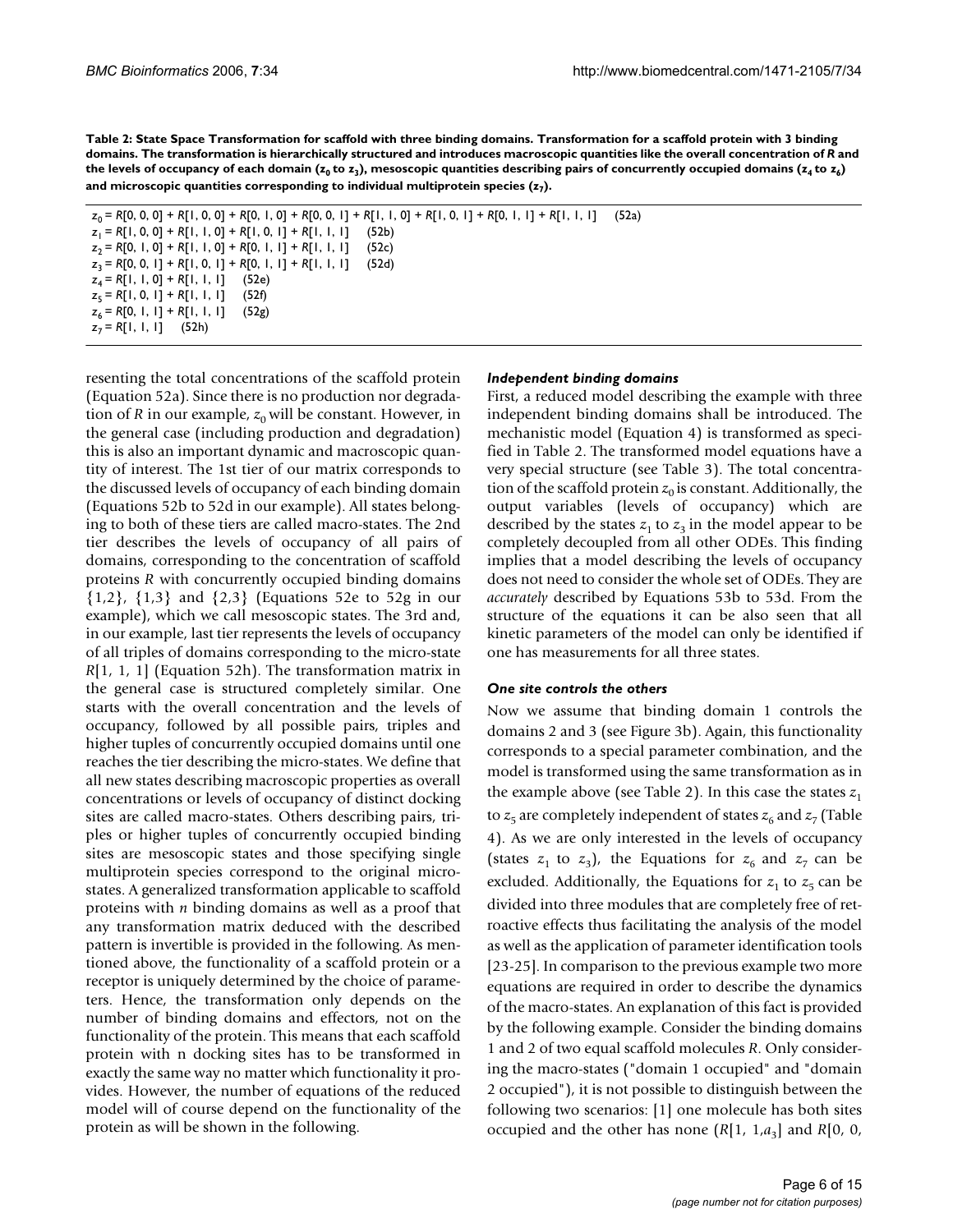| Table 3: Transformed equations for independent domains. Transformed model equations for a scaffold protein with independent |
|-----------------------------------------------------------------------------------------------------------------------------|
| binding domains. The levels of occupancy ( $z_1$ to $z_3$ ) do not depend on the states $z_4$ to $z_7$ .                    |

 $\dot{z}_0 = 0$  (53a)  $\dot{z}_1 = k_1 (z_0 - z_1) E_1 - k_1 z_1$  (53b)<br> $\dot{z}_2 = k_2 (z_0 - z_2) E_2 - k_2 z_2$  (53c)  $\dot{z}_2 = k_2 (z_0 - z_2) E_2 - k_2 z_2$  (53c)<br> $\dot{z}_3 = k_3 (z_0 - z_3) E_3 - k_3 z_3$  (53d)  $\dot{z}_3 = k_3 (z_0 - z_3) E_3 - k_{33}z_3$  $\dot{z}_4 = k_1 (z_2 - z_4) E_1 - k_1 z_4 + k_2 (z_1 - z_4) E_2 - k_2 z_4$  (53e)<br> $\dot{z}_5 = k_1 (z_3 - z_5) E_1 - k_1 z_5 + k_3 (z_1 - z_5) E_3 - k_3 z_5$  (53f)  $\dot{z}_5 = k_1 (z_3 - z_5) E_1 - k_{-1} z_5 + k_3 (z_1 - z_5) E_3 - k_{-3} z_5$  $\dot{z}_6 = k_2 (z_3 - z_6) E_2 - k_2 z_6 + k_3 (z_2 - z_6) E_3 - k_3 z_6$  (53g)  $\dot{z}_7 = k_1 (z_6 - z_7) E_1 - k_1 z_7 + k_2 (z_5 - z_7) E_2 - k_2 z_7 + k_3 (z_4 - z_7) E_3 - k_3 z_7.$  (53h)

 $a_3$ ]) and [2] one has the first site occupied, but not the second, and the other has the second, but not the first (*R*[1,  $[0, a_3]$  and  $R[0,1, a_3]$ . However, this information is essential if binding domain 2 is controlled by domain 1, since in the first case the affinity of *R*[0, 0,  $a_3$ ] to the effector  $E_2^1$ has a different value from the second case  $R[1, 0, a_3]$ .

### *Analysis and dynamic simulations*

In order to illustrate the advantages of our method, the previous example will be discussed (see Figure 3b) in more detail, including dynamic simulations. Using the parameters listed in Table 5, we create three different models for this case: (i) a complete mechanistic description, (ii) an 'heuristically' reduced model, and (iii) an exactly reduced model according to the method described herein. Simulation results of the models are compared, and the advantages and disadvantages of the models are discussed.

**Model 1:** We create a complete mechanistic model accounting for all molecular species and all possible reactions (compare Table 1). Creating such a model one has to address the problem of combinatorial complexity. In this simple example the combinatorial variety of all feasible molecules includes only 11 different chemical species (8 complexes and 3 effectors). After incorporating conservation relations, the model only consists of 7 ODEs. However, most real problems would lead to models with tens of thousands or even millions of equations and the computational cost in these cases is extremely high. However, an advantage of such a detailed model is that it accurately represents the real reaction network. Now we want to compare the predictions of this complete mechanistic model with two different reduced models.

**Model 2:** We already mentioned that most heuristic models do not account for all molecular species. However, the equations of these models still describe the system at a microscopic level. The complete mechanistic network structure is substituted by a reduced structure focusing on



### **Figure 3**

**Interaction motifs**. Generic examples of scaffold proteins with 3 or 4 docking sites. (a) A scaffold protein with 3 distinct docking sites which do not interact. (b) Another pattern of domain interactions for the same scaffold protein. Here binding domain 1 controls the other two domains. (c) A scaffold protein with 4 docking sites and a more complex pattern of domain interactions. Each pattern of domain interactions can be translated into special kinetic properties (like exemplified in Figure 2).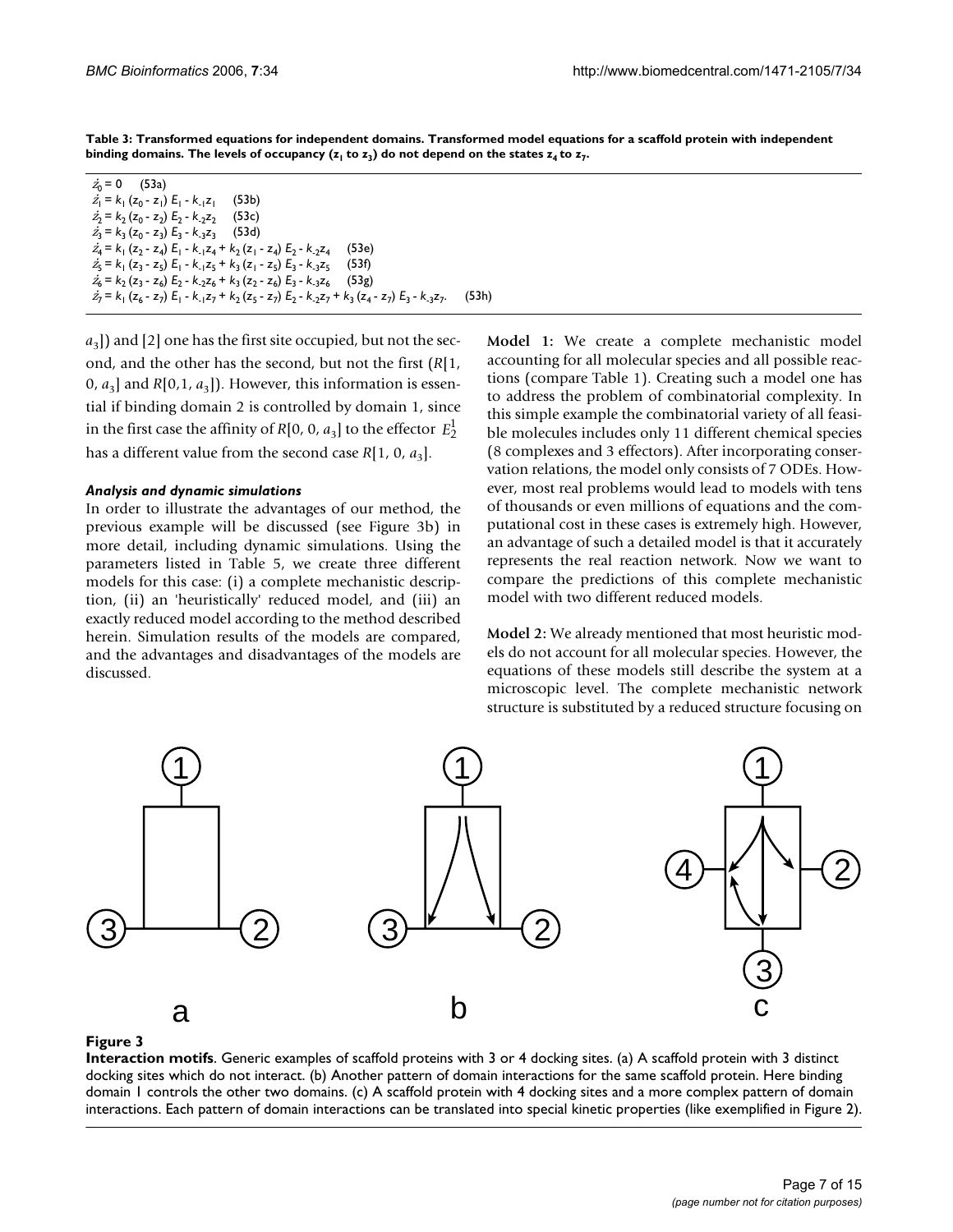**Table 4: Transformed ODEs for scaffold with on controlling domain. Transformed model equations for a scaffold protein with one**  controlling domain. The levels of occupancy  $(z_1 \text{ to } z_3)$  are only influenced by the states  $z_4$  and  $z_5$  but not by  $z_6$  and  $z_7$ .

| (54a)<br>$\dot{z}_0 = 0$                                                                                                                                                                                                                                                                                       |       |
|----------------------------------------------------------------------------------------------------------------------------------------------------------------------------------------------------------------------------------------------------------------------------------------------------------------|-------|
| $\dot{z}_1 = k_1 (z_0 - z_1) E_1 - k_2 z_1$<br>(54b)                                                                                                                                                                                                                                                           |       |
| (54c)<br>$\dot{z}_2 = k_2 (z_0 - z_1 - z_2 + z_4) E_2 - k_2 (z_2 - z_4) + k_3 (z_1 - z_4) E_2 - k_3 z_4$                                                                                                                                                                                                       |       |
| (54d)<br>$\dot{z}_3 = k_4 (z_0 - z_1 - z_3 + z_5) E_3 - k_4 (z_3 - z_5) + k_5 (z_1 - z_5) E_3 - k_5 z_5$                                                                                                                                                                                                       |       |
| $\dot{z}_4 = k_1 E_1 (z_2 - z_4) - k_1 z_4 + k_2 E_2 (z_1 - z_4) - k_3 z_4$<br>(54e)                                                                                                                                                                                                                           |       |
| $\dot{z}_5 = k_1 E_1 (z_3 - z_5) - k_1 z_5 + k_5 E_3 (z_1 - z_5) - k_5 z_5$<br>(54f)                                                                                                                                                                                                                           |       |
| $\dot{z}_6 = k_2 (z_3 - z_5 - z_6 + z_7) E_2 - k_2 (z_6 - z_7) + k_4 (z_2 - z_4 - z_6 + z_7) E_3 - k_4 (z_6 - z_7) + k_3 (z_5 - z_7) E_2 + k_5 (z_4 - z_7) E_3 - (k_3 + k_5) z_7$                                                                                                                              | (54g) |
| (54h)<br>$\dot{z}_7$ = k <sub>1</sub> (z <sub>6</sub> - z <sub>7</sub> ) E <sub>1</sub> - k <sub>1</sub> z <sub>7</sub> + k <sub>3</sub> (z <sub>5</sub> - z <sub>7</sub> ) E <sub>3</sub> - k <sub>3</sub> z <sub>7</sub> + k <sub>5</sub> (z <sub>4</sub> - z <sub>7</sub> ) - k <sub>5</sub> z <sub>7</sub> |       |

a reduced number of species and a reduced number of reactions. As shown by Faeder et al. [12], which species and which reactions play an important role is highly dependent on the kinetic parameters, and it can hardly be found without the consideration of dynamic simulations of a complete mechanistic model. To illustrate the problems associated with this heuristic approach, we will show that even in our simple example a number of simplifications that may appear reasonable lead to a wrong model. The parameter values (see Table 5) show that if binding domain 1 is unoccupied the affinity of the other domains is extremely low. Hence, it may seem reasonable to neglect these reactions. Thus, the unoccupied receptor *R*[0, 0, 0] first has to bind the effector  $E_1$ . Since the resulting affinity as well as the resulting on-rate of binding domain 2 is approximately several hundred-fold higher than the affinity or the on-rate of domain 3, we assume that the effector  $E_2$  in the majority of cases will bind before  $E_3$ . Therefore, the reduced model only includes the following three reactions

| $R[0, 0, 0] + E_1 \leftrightharpoons R[1, 0, 0]$ (8)  |  |
|-------------------------------------------------------|--|
| $R[1, 0, 0] + E_2 \leftrightharpoons R[1, 1, 0]$ (9)  |  |
| $R[1, 1, 0] + E_3 \leftrightharpoons R[1, 1, 1]$ (10) |  |

which are parametrized with the known kinetic constants. This case represents a commonly performed simplification. In [6], e.g. the two effectors GAP and Shc bind consecutively to the receptor, although the EGF receptor provides two distinct binding domains for these effectors similar to the scaffold in our example. In order to compare the predictions of this reduced model with the complete one we again consider the levels of occupancy of each domain. A comparison of the simulation results shows that the predictions of the reduced model, for these parameter values, are incorrect. Certainly, it would be possible to improve the predictions by fitting the parameter values using the curves provided by the correct model, but then the parameters would be phenomenological parameters and would not correspond to the kinetic parameters of the reactions. The general problem of models with such a linear chain of reactions is that the resulting levels of occupancy are always higher than one would expect considering the equilibrium constants of the reactions. The reason is quite simple. The equilibrium constant for reaction 8 determines the equilibrium between *R*[0, 0, 0], *E*<sup>1</sup> and *R*[1, 0, 0]. However, in equilibrium only a small fraction of scaffold proteins which have bound  $E_1$  are in the state  $R[1, 0, 0]$ . Most of them have also bound  $E_2$  and  $E_3$ , and the structure of Model 2 does not allow  $E_1$  to dissociate after  $E_2$  and  $E_3$  have bound to the scaffold protein.

**Model 3:** At last we want to consider the reduced model, derived using our method (compare equations for  $z_1$  to  $z_5$ ) in Table 4). The dynamic simulations of the two models analyzed above show that both have disadvatages. The complete model is an accurate model describing all species and reactions, but the number of ODEs grows exponentially with the number of binding domains. While the second approach has the advantage that the number of equations is manageable, the error is not known. Our method combines the merits of both approaches: the number of equations is lower than in the complete model, but the predictions of both models are exactly the same

| Affinity of domain      | $k_{on}$ [M <sup>-1</sup> min <sup>-1</sup> ] | $k_{\text{off}}$ [min <sup>-1</sup> ] | Equilibrium $K_d$ $[M^{-1}]$ |  |
|-------------------------|-----------------------------------------------|---------------------------------------|------------------------------|--|
| I (always)              | $k_1 = 3.10^5$                                | $k_{-1} = 6$                          | 5.104                        |  |
| 2 (domain I unoccupied) | $k_2 = 1$                                     | $k_{2} = 18$                          | $5.6 \cdot 10^{-2}$          |  |
| 2 (domain I occupied)   | $k_2 = 5.10^7$                                | $k_{3} = 24$                          | $2.1 \cdot 10^{6}$           |  |
| 3 (domain I unoccupied) | $k_4 = 1$                                     | $k_{A} = 12$                          | $8.3 \cdot 10^{-2}$          |  |
| 3 (domain I occupied)   | $k_{s} = 1.105$                               | $k_{.5} = 60$                         | $1.7 \cdot 10^{3}$           |  |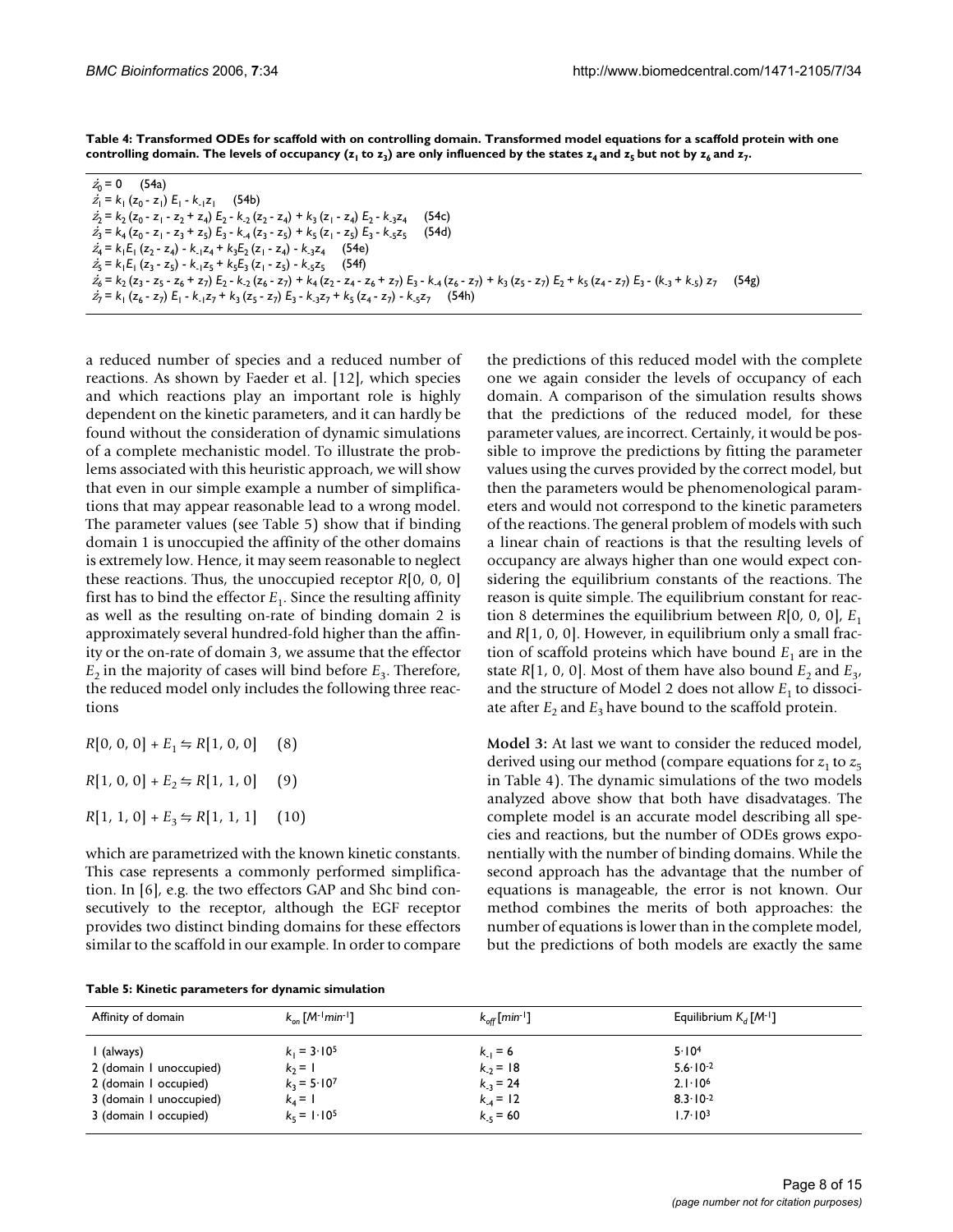

### **Figure 4**

**Dynamic simulations**. Dynamic simulations of the example shown in Figure 3b using the parameter values presented in Table 5. Here we compare the levels of occupancy of the three protein domains. The left picture shows the level of occupancy of domain 1, the second picture shows the levels of occupancy of domain 2 and the right picture shows that of domain 3. The results show that the reduced model we obtained by applying our method (model 3) accurately describes the real time course represented by a complete mechanistic model (model 1). The other model which follows from a number of reasonable simplifications which can also be found in literature provides completely different results.

(compare Figure 4). Additionally, our method gives rise to a very useful modular structure, which simplifies greatly the model analysis. In our example the model consists of three modules. The first module only includes the equation for  $z_1$ , whereas the second consists of the two states  $z_2$ and  $z_4$  and the third of  $z_3$  and  $z_5$ . The states of the second module do not influence the states of the third module and vice versa. The dynamics of  $z<sub>1</sub>$  is neither influenced by the states of the second nor the third module, but  $z_1$  influences all the other states. Therefore, the model is not only modular but also hierarchically structured. This motivates a modular approach in order to analyze the model dynamics. First, one can analyze the dynamics of the first module. Afterwards the other two modules can also be

analyzed separately. A similar approach is possible for the parameter identification since our transformation also leads to a modularization of the parameters. The only parameters of the first module are  $k_1$  and  $k_1$ . The parameters  $k_2$ ,  $k_2$ ,  $k_3$  and  $k_3$  can be found only in the second module, and the remaining parameters are present only in the third module. This allows one to identify the parameters step by step, which is a much simpler task than to identify all parameters at once. In addition, it also shows which parameters can be identified by certain measurements: for example, a measured time course of  $z_2$  (level of occupancy of domain 2) does not allow the identification of the parameters  $k_4$ ,  $k_4$ ,  $k_5$  and  $k_5$ . The same also holds true for the complete model (model 1), but it is not intuitive to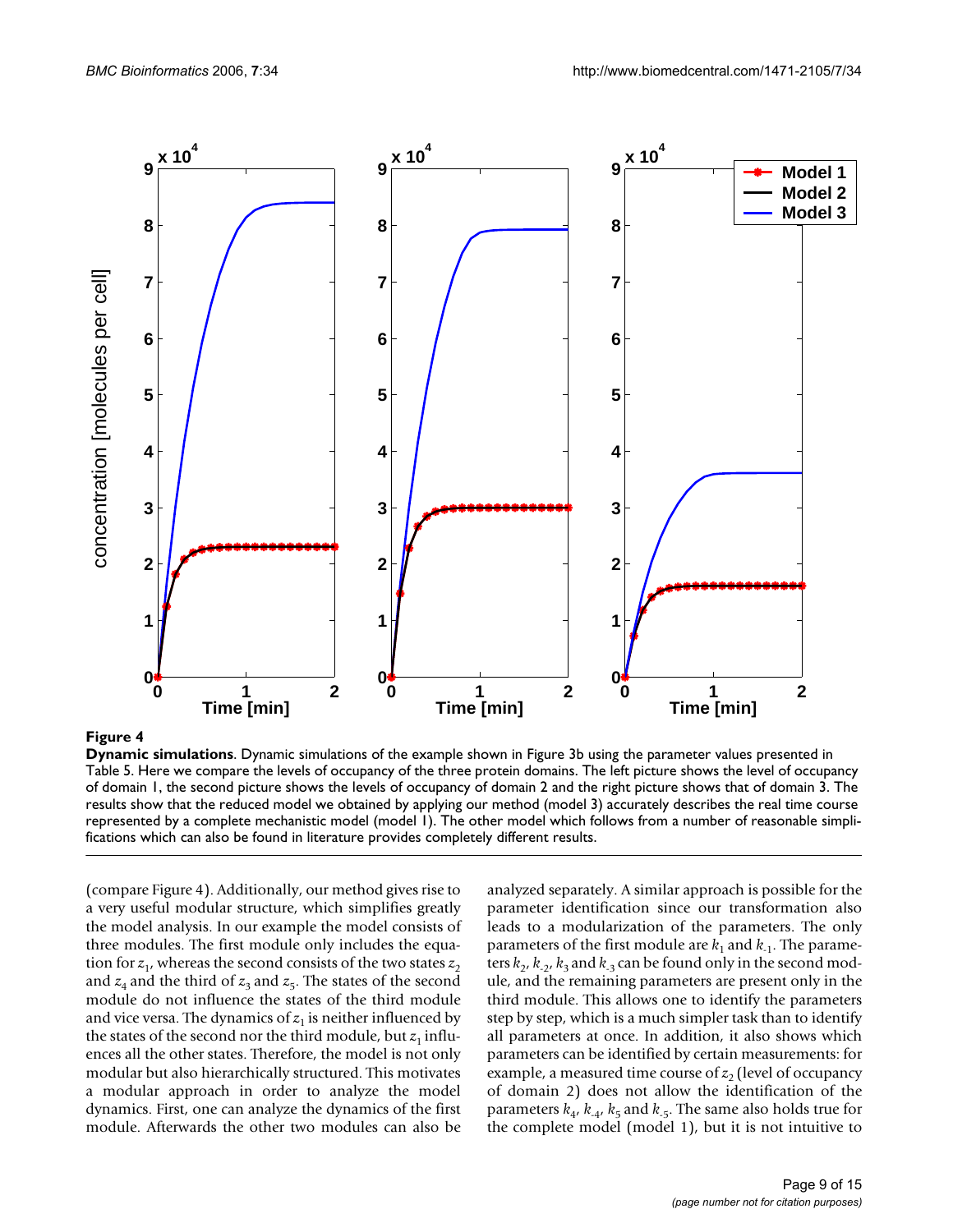untangle this feature in the structure of the ODEs of the complete model. Because of all these advantages we think that the method proposed here offers a useful framework to handle multiprotein complex formation in signaling and regulation networks.

### *Example with more than one controlling domain*

In the previous chapter we analyzed scaffold proteins with completely independent binding domains or with only one controlling domain. However, our method can also be applied to a more general case. This will be exemplified by considering a scaffold protein with 4 binding domains, where each domain can be free or occupied by an effector. We assume that binding domain 1 controls domains 2, 3 and 4. Additionally, binding domain 3 also interacts with binding domain 4 (see Figure 3c). The number of feasible micro-states in this example is  $2^4 = 16$ . Applying our method to this example (details can be found in the Appendix), one finds that 9 equations are sufficient to describe the complete dynamics of the macro-states. The states that are required are the levels of occupancy of all 4 binding domains, the pairs of concurrently occupied binding domains {1,2}, {1,3}, {1,4} and {3,4}, as well as the triple of concurrently occupied binding domains  ${1,3,4}$ . This result shows that the more binding domains interact, more ODEs are required in order to describe the dynamics of the macro-states. Indeed, if all binding domains interact with each other, one really has to consider the whole combinatorial variety.

### *Scaffold proteins with n binding sites*

#### *Generalized transformation matrix*

Here we want to formalize the transformation matrix for any scaffold protein with *n* binding sites *i*. Additionally, we assume that a number of *mi* effectors compete for the binding domain *ai* . Hence, each binding domain *i* can exist in  $m_i + 1$  different states. The transformation matrix is independent of the intramolecular domain interactions. The 0th tier of our transformation matrix consists of only one state describing the overall concentration of the scaffold protein. The new state  $z_0$  corresponds to the sum of all feasible micro-states

$$
z_0 = \sum_{a_1=0}^{m_1} \dots \sum_{a_n=0}^{m_n} R[a_1, \dots, a_n].
$$
 (11)

The levels of occupancy of each binding domain are described in the 1st tier. The status of the binding domain *i* is fixed at the status *k* (with  $k \in \{1, ..., m_i\}$ ) and one sums up all micro-states whose binding domain *i* is occupied by the effector  $E_i^k$  . Mathematically, this tier can be described by

$$
z_1 = \sum_{a_2=0}^{m_2} \dots \sum_{a_n=0}^{m_n} R[1, a_2, \dots, a_n]
$$
 (12)

$$
z_{m_1} = \sum_{a_2=0}^{m_2} \dots \sum_{a_n=0}^{m_n} R[m_1, a_2, \dots, a_n]
$$
 (13)

$$
z_{m_1+1} = \sum_{a_1=0}^{m_1} \sum_{a_3=0}^{m_3} \dots \sum_{a_n=0}^{m_n} R[a_1, 1, \dots, a_n]
$$
 (14)

$$
z_{\xi_1} = \sum_{a_1=0}^{m_1} \dots \sum_{a_{n-1}=0}^{m_{n-1}} R[a_1, \dots, a_{n-1}, m_n],
$$
 (15)

with  $\xi_1 = \sum_{i=1}^n m_i$ . The 2nd tier, which represents all pairs of concurrently occupied binding sites, corresponds to

$$
z_{\xi_1+1} = \sum_{a_3=0}^{m_1} \dots \sum_{a_n=0}^{m_n} R[1, 1, a_3, \dots, a_n]
$$
\n
$$
\vdots
$$
\n
$$
\sum_{a_1=0}^{m_1} \dots \sum_{a_{j_1-1}=0}^{m_{j_1-1}} \dots \sum_{a_{j_2-1}=0}^{m_{j_2-1}} \dots \sum_{a_{j_r}=0}^{m_{j_r-1}} R[a_1, \dots, a_{j_1-1}, k, a_{j_1+1}, \dots a_{j_2-1}, l, a_{j_2+1}, \dots a_n]
$$
\n
$$
(16)
$$
\n
$$
a_1 = 0 \quad a_{j_1-1} = 0 \quad a_{j_1+1} = 0 \quad a_{j_2-1} = 0 \quad a_{j_2-1} = 0 \quad a_{j_2-1} = 0 \quad a_{j_2-1} = 0 \quad a_{j_2-1} = 0 \quad a_{j_2-1} = 0 \quad a_{j_2-1} = 0 \quad a_{j_2-1} = 0 \quad a_{j_2-1} = 0 \quad a_{j_2-1} = 0 \quad a_{j_2-1} = 0 \quad a_{j_2-1} = 0 \quad a_{j_2-1} = 0 \quad a_{j_2-1} = 0 \quad a_{j_2-1} = 0 \quad a_{j_2-1} = 0 \quad a_{j_2-1} = 0 \quad a_{j_2-1} = 0 \quad a_{j_2-1} = 0 \quad a_{j_2-1} = 0 \quad a_{j_2-1} = 0 \quad a_{j_2-1} = 0 \quad a_{j_2-1} = 0 \quad a_{j_2-1} = 0 \quad a_{j_2-1} = 0 \quad a_{j_2-1} = 0 \quad a_{j_2-1} = 0 \quad a_{j_2-1} = 0 \quad a_{j_2-1} = 0 \quad a_{j_2-1} = 0 \quad a_{j_2-1} = 0 \quad a_{j_2-1} = 0 \quad a_{j_2-1} = 0 \quad a_{j_2-1} = 0 \quad a_{j_2-1} = 0 \quad a_{j_2-1} = 0 \quad a_{j_2-1} = 0 \quad a_{j_2-1} = 0 \quad a_{
$$

 $\vdots$  (17)

with 
$$
\xi_2 = \sum_{i_1=1}^n m_{i_1} + \sum_{i_1}^{j_1-1} \sum_{i_2=0}^{j_2} m_{i_1} m_{i_2} + kl
$$
.

The following tiers represent all possible tuples, and the last tier of the transformation matrix (the  $n + 1$ -th tier) contains the micro-states with all binding sites being occupied and can be written as

$$
z_{\xi_3} = R[1,...,1] \tag{18}
$$

$$
z_{\xi_4} = R[m_1, m_2, \dots, m_n]
$$
 (19)

with  $\xi_3 = \prod_{i=1}^n (m_i + 1) - \prod_{i=1}^n m_i$  and *i n*

*z* ξ 2 =

 $\xi_4 = \prod_{i=1}^n (m_i + 1) - 1$ . Using this pattern to derive the transformation matrix one can handle each possible scaffold protein.

#### *Independent binding domains*

Now we want to consider a scaffold protein with *n* binding sites and we assume that all binding domains are independent like we already did for a scaffold protein with three domains (see above). The parameters of the reaction network have to be adjusted to the case of independent binding domains as discussed above. The transformation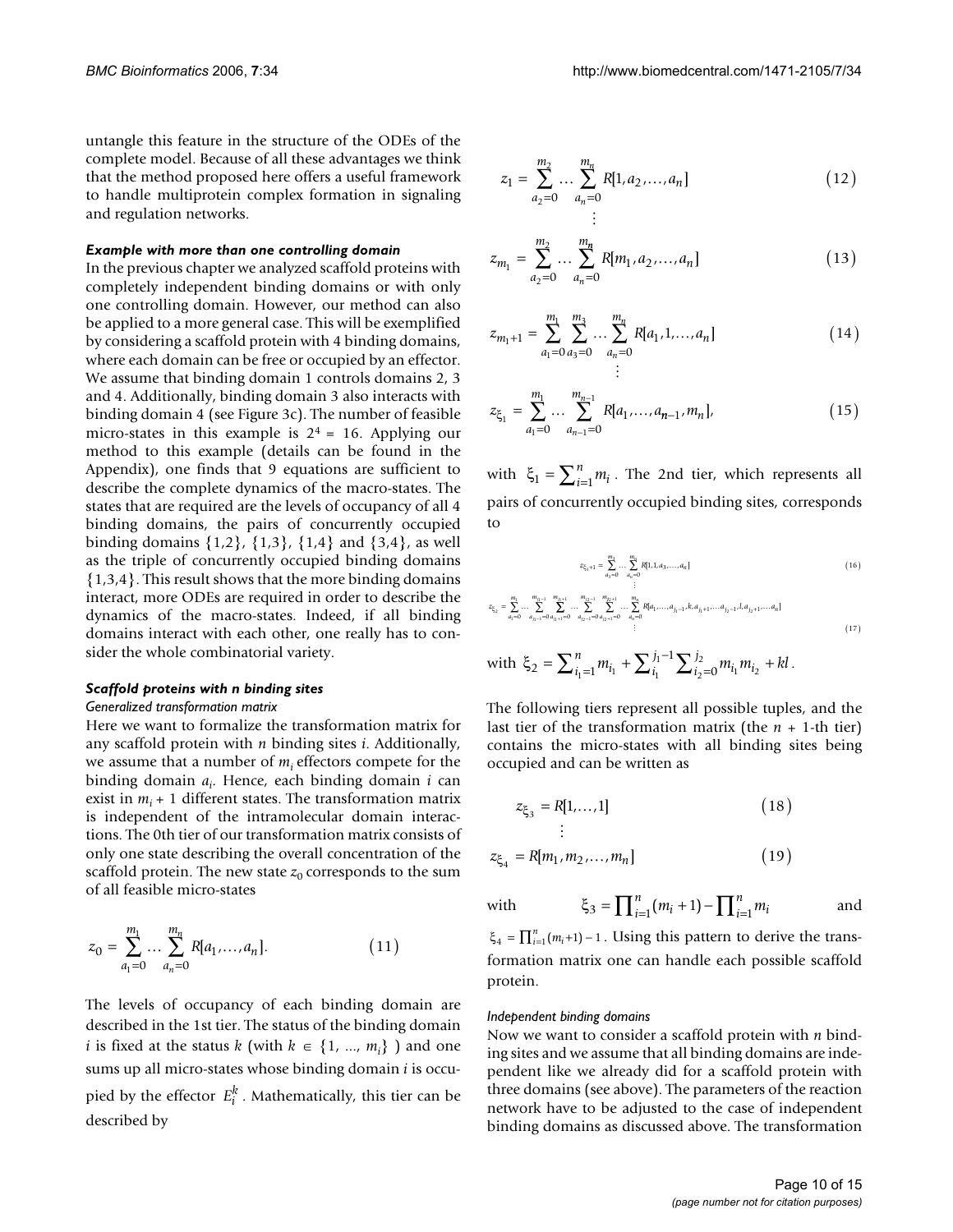matrix in this case also follows the hierarchical pattern as discussed in the section above. It can be shown that the whole dynamical behavior can be described by ∑ *mi* equations (i.e., states) instead of  $\prod (m_i + 1)$  equations. A proof that in this case the macro-states are always sufficient to describe the system can also be found in [16].

### *One site controls the others*

We also want to generalize the case that binding domain 1 controls all other (*n* - 1) binding domains, in a manner such that the affinity of each binding domain *i* to its respective effectors  $E_i^k$  only depends on the status of the binding domain 1. As already mentioned, the transformation matrix remains the same as for a protein with *n* independent binding domains. However, since the kinetic parameters are different, in this case more equations are required to describe the dynamics of the macro-states. In addition to the macro-states one requires all states describing pairs of concurrently occupied binding domain 1 and *i* with  $i \neq 1$  (i.e. all states describing allosterically interacting domains). The total number of equations in this case is  $2 \sum m_i - m_1$  instead of  $\prod (m_i + 1)$ .

# *Linker for activation of T cells (LAT)*

LAT (Linker for Activation of T cells) is a scaffold molecule that plays a pivotal role in T cell signaling [26]. LAT has 9 conserved cytoplasmatic tyrosines, of which the four membrane-distal tyrosines (at residues 132/171/191/226 in human LAT) are essential and are phosphorylated upon ligand binding to the T cell receptor [26]. Different signaling molecules, such as  $PLC\gamma1$ , Grb2 and Gads can bind to the different residues. Grb2 recruits Sos, which in turn activates Ras, and subsequently the Raf/MEK/ERK MAP Kinase cascade. On the other hand, binding of  $PLC\gamma1$  and Gads (bound to the adaptor SLP76 that additionally recruits Itk), allows the activation of  $PLC\gamma1$ , leading to the cleavage of phosphatidyl-inositol-4,5 bisphosphate (PIP<sub>2</sub>) and the generation of dyacilglycerol (DAG) and inositol trisphosphate  $IP_3$ . DAG activates RasGRP, which in turn activates Ras, as well as PKC, while  $IP_3$  regulates Calcium signaling [27].

PLCγ1 binds at the Y132 tyrosine, Grb2 at Y171, Y191 and Y226, and Gads at Y171 and Y191 (see Figure 4) [26]. The number of different protein complexes occurring in this simple example is already  $2 \cdot 3 \cdot 3 \cdot 2 = 36$ , and the number of reactions that have to be considered is 86. In the following we will show how one can precisely describe the levels of occupancy without considering all 36 complexes. First, it is assumed that the binding domains do not interact with each other. In order to reduce the model, the system has to be transformed using the transformation pattern discussed above. The transformed model equations show

that only six differential equations are sufficient to completely describe the dynamics of the quantities of interest, namely the levels of occupancy of Y132, Y171, Y191 and Y226 with PLCγ1, Grb2 and Gads. Additionally, the equation describing PLCγ1 binding is decoupled from the other equations, while these are interlinked because Grb2 can bind to Y171, Y191 and Y226 and compete with Gads for the binding domains Y171 and Y191.

Recent experimental data from LAT mutation studies indicate that the binding domains can influence one another, which contradicts the assumption of the complete independence [28]. Binding of Grb2 to Y226 appears to help the binding of Gads to LAT [28]. This effect can be readily incorporated into the model by changing the kinetic parameters for Gads binding if the binding site Y226 is occupied by Grb2. Transforming the model equations shows that now ten ODEs are required to exactly describe the system dynamics (see supplementary information). The four additional states that are required here describe the number of LAT molecules, with concurrently occupied residues Y226 and either Y171 or Y191, while Y171 and Y191 can be occupied either by Grb2 or Gads. Although the model includes 4 additional states compared to the previously discussed one, the model can still be notably reduced from over thirty equations to ten. Hence, our method is capable of reducing signal transduction models including scaffold proteins notably. The modular structure of the derived model equations also strongly facilitates the model analysis as well as parameter estimation [25].

# **Discussion**

We have presented an approach which allows one to create reduced models of multiprotein complex formation processes often occuring in signal transduction cascades, but also in regulation mechanisms (e.g. cell cycle regulation [29]). Since each model reduction results in the loss of information, it is essential to define quantities of interest (output variables  $\vec{y}$ ) whose dynamics should be preserved. As discussed in the background section, a reasonable choice are macroscopic values, such as levels of occupancy or phosphorylation degrees. Besides the determination of the output variables, the incorporation of qualitative knowledge about domain interactions is a key element in our approach. Both the choice of output variables as well as the considered domain interactions determine the number of ODEs in the reduced model. Hence, it is clear that for some patterns of domain interactions a reduction of the model may not be possible (e.g. if each domain interacts with all other domains). However, our preliminary results indicate that in many of these cases good approximate solutions can be found (data not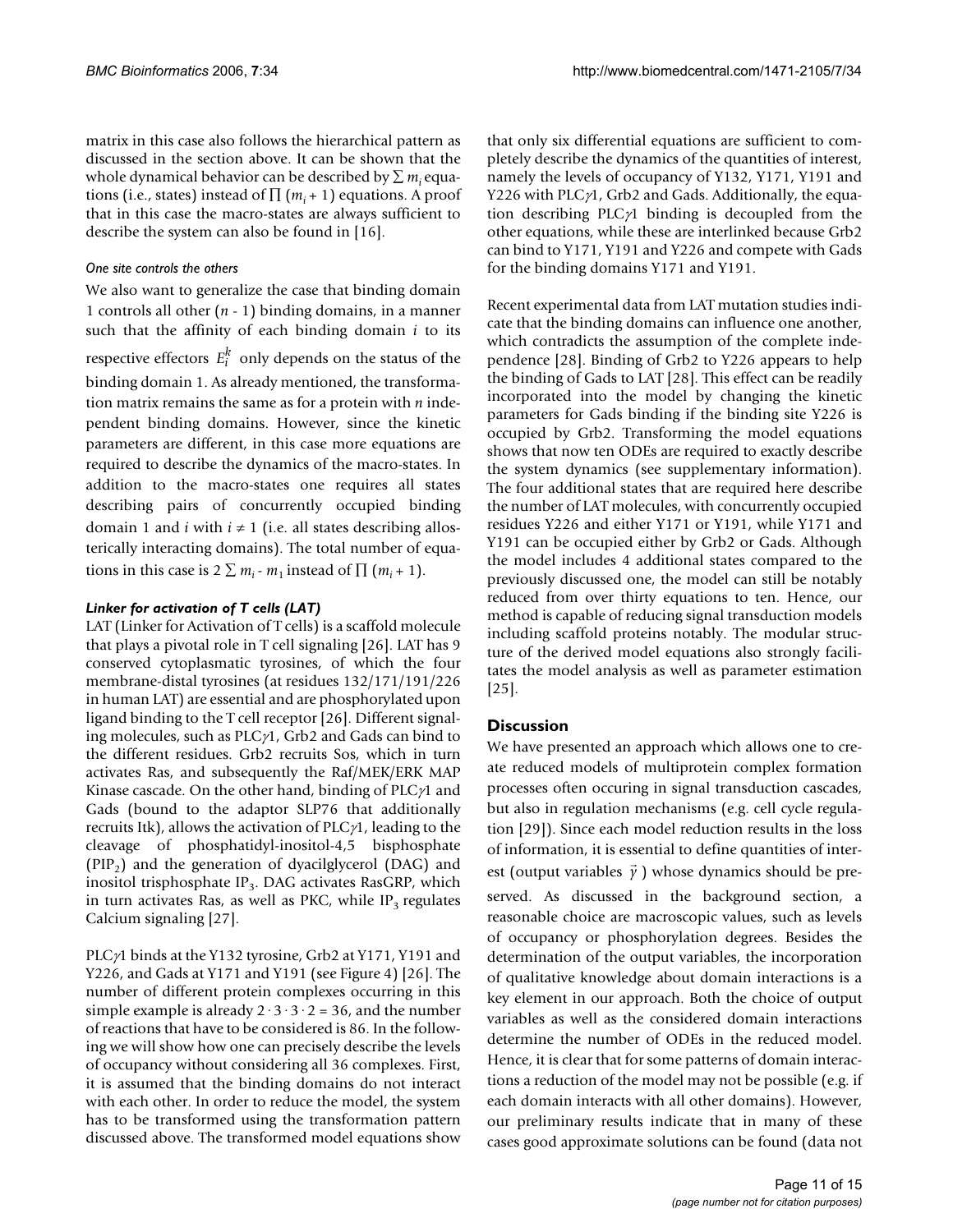shown). Since each possible pattern of domain interactions can be realized in the modeling step, and the state space transformation which has to be performed is completely independent of this interaction pattern, our method is generally applicable to all kind of molecules offering several binding sites. The only limitation is the possibility that no exact model reduction is possible which, however, is a general mathematical limitation and not an insufficiency of the method. Since our approach is very systematic, independent of exact numerical values for kinetic parameters and can be easily implemented as a computer algorithm, our hope is that this method will help to standardize, improve and simplify modeling and the analysis of important signaling networks.

# **Conclusion**

We have shown that a complete mechanistic model of scaffold proteins or receptors as discussed in [1,14,15], which describes the system at a microscopical level, can be linked in a analytical manner with the macroscopic and reduced description introduced in [16]. Our method is based on a linear state space transformation with a hierarchical structure (substituting the original mechanistic description by macroscopic, mesoscopic and a special set of microscopic states). It is a systematic and powerful tool to derive reduced model structures to describe the dynamics of multiprotein complex formation accurately.

# **Appendix**

# *Proof*

In order to prove that the transformation matrix is invertible, we will first show that the transformation matrix is quadratic, which is a necessary condition. Second, we will show that this matrix can be written as a upper triangular matrix, which is a sufficient condition for invertibility.

For each protein domain/site *i*, we introduce a set  $\{a_i, 1, ..., m_i\}$ , where the numbers 1, ...,  $m_i$  denote possible states of site *i* and the character *ai* replaces 0, which was used to designate the basal state of site *i*. Having *n* such sets for all *n* domains (*i* = 1, ..., *n*), we select one element from each set and denote the resulting combination by  $\tilde{z}_k$  . Thus, any  $\tilde{z}_k$  is a set of *n* elements where each element corresponds to one of the *n* domains and is either a number or a character  $(a_i)$ . There are  $\prod_{i=1}^n (m_i + 1)$  different combinations  $\tilde{z}_k$ , exactly equaling the number of micro-states (columns in the transformation matrix T). The transformation of combination  $\tilde{z}_k$  into the variable  $z_k$ is straightforward: summing up all micro-states that (1) correspond to each character entry  $a_i$  (from  $i = 0$  to  $m_i$ ) and

(2) have the states of the other domain given by the numbers in  $\tilde{z}_k$ , we obtain the variable  $\tilde{z}_k$ . We conclude that the number of rows in the matrix *T* (the variables  $Z_k$ ) equals the number of columns (the micro-states).

The next step is to proof that all columns of the transformation matrix are linearly independent by complete induction. If we look consecutively at all the new defined variables, starting with the last one in our listing above, one can show that each state is a sum of already defined states plus *one* additional new state. Hence, the transformation matrix is an upper triangular matrix, and an upper triangular matrix has linearly independent columns and is hence invertible. Considering the last tier of our transformation matrix, which corresponds to a number of different micro-states, it is obvious that in each column a new micro-state is introduced. The *i*-th tier is a sum of microstates, which have *i* - 1 binding domains with a welldefined status. In contrast, the status of the remaining binding domains can vary. One possible state is that all *n* - *i* + 1 undetermined binding domains are unoccupied. This state is introduced here the first time, since all previous tiers consist of micro-states with a higher number of binding domains with well-defined status (excluding the unoccupied status). Hence, the number of unoccupied binding domains in the previous tiers is lower and cannot contain the described micro-state.

# *Example with more than one controlling domain*

In this example we assume that the considered scaffold molecule has four binding domains (1, 2, 3 and 4), which can bind four distinct effectors  $E_1$ ,  $E_2$ ,  $E_3$  and  $E_4$ . The domain-domain interactions are depicted in Figure 1c (Binding domain 1 controls all other domains and binding domain 3 additionally influences binding domain 4). A mechanistic model accounting for all possible reactions of this scaffold molecule *R* with the effectors consists of 16 ordinary differential equations and incorporates 32 reactions. We provide a Mathematica-File, including all reactions, the mechanistic model equations as well as the transformation and the resulting reduced model. As already denoted, the reduced model consist of 9 ordinary differential equation, namely

$$
\begin{aligned}\n\dot{z}_0 &= 0 \quad (20) \\
\dot{z}_1 &= k_1(z_0 - z_1)E_1 - k_{-1}z_1 \quad (21) \\
\dot{z}_2 &= k_2(z_0 - z_1 - z_2 + z_5)E_2 - k_{-2}(z_2 - z_5) + k_3(z_1 - z_5)E_2 - k_{-3}z_5 \\
(22) \\
\dot{z}_3 &= k_4(z_0 - z_1 - z_3 + z_6)E_3 - k_{-4}(z_3 - z_6) + k_5(z_1 - z_6)E_3 - k_{-5}z_6 \\
(23)\n\end{aligned}
$$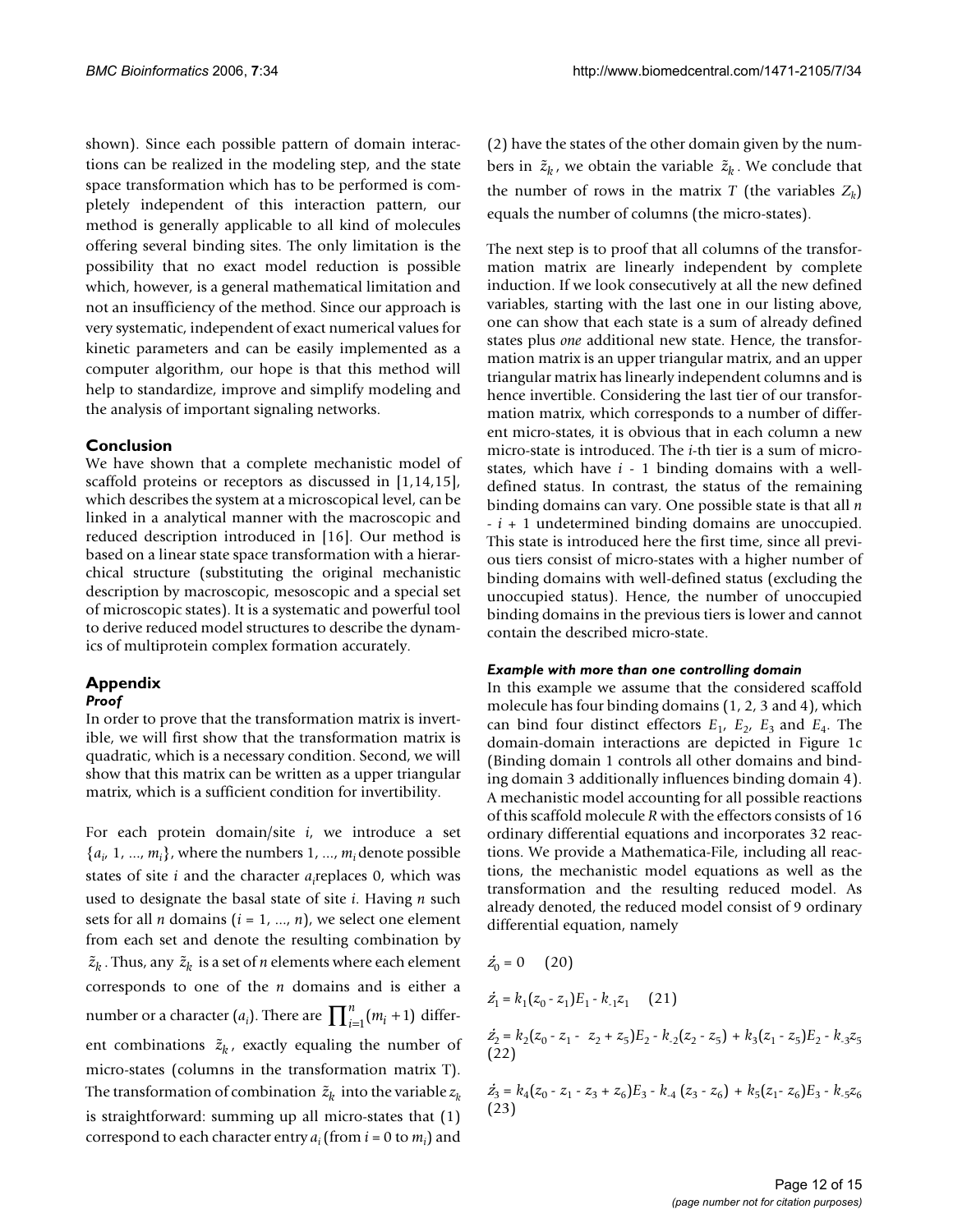$$
\begin{aligned} \dot{z}_4 &= k_6 \big( z_0 - z_1 + z_{10} - z_{13} - z_3 - z_4 + z_6 + z_7 \big) E_4 - k_{-6} \big( z_4 - z_7 - z_{10} + z_{13} \big) \end{aligned}
$$

 $k_7(z_1 - z_6 - z_7 + z_{13})E_4 - k_7(z_7 - z_{13}) + k_8(z_3 - z_6 - z_{10} + z_{11})$  $z_{13}E_4$ 

$$
-k_{.8}(z_{10} - z_{13}) + k_{9}(z_{6} - z_{13})E_{4} - k_{.9}z_{13} \quad (25)
$$
  
\n
$$
\dot{z}_{5} = k_{1}(z_{2} - z_{5})E_{1} - k_{.1}z_{5} + k_{3}(z_{1} - z_{5}) - k_{.3}z_{5} \quad (26)
$$
  
\n
$$
\dot{z}_{6} = k_{1}(z_{3} - z_{6})E_{1} - k_{.1}z_{6} + k_{5}(z_{1} - z_{6}) - k_{.5}z_{6} \quad (27)
$$
  
\n
$$
\dot{z}_{7} = k_{1}(z_{4} - z_{7})E_{1} - k_{.1}z_{7} + k_{9}(z_{6} - z_{13})E_{4} - k_{.9}z_{13} \quad (28)
$$
  
\n
$$
+ k_{7}(z_{1} - z_{6} - z_{7} + z_{13})E_{4} - k_{.7}(z_{7} - z_{13})
$$

 $\dot{z}_{10} = k_4 (z_4 - z_7 - z_{10} + z_{13})E_3 - k_4 (z_{10} - z_{13}) + k_5 (z_7 - z_{13})E_3 - k_4$  $z_{13}$  (29)

+  $k_8(z_3 - z_6 - z_{10} + z_{13})E_4 - k_{8}(z_{10} - z_{13}) + k_9(z_6 - z_{13})E_4$  $k_{9}z_{13}$ 

$$
\dot{z}_{13} = k_1(z_{10} - z_{13})E_1 - k_1z_{13} + k_5(z_7 - z_{13}) - k_5z_{13}
$$
 (30)  
+  $k_9(z_6 - z_{13})E_4 - k_9z_{13}$ .

In these differential equations  $z_0$  denotes the overall concentration of the scaffold protein. The states  $z_1$  to  $z_4$  represent the levels of occupancy of the four distinct binding domains. The remaining states describe the number of scaffold proteins with two or three concurrently occupied binding domains ( $z_5$  corresponds to concurrently occupied binding domains  $\{1,2\}$ ,  $z_6$  equals  $\{1,3\}$ ,  $z_7$   $\{1,4\}$ , *z*<sub>10</sub> {3,4} and *z*<sub>13</sub> {1,3,4}).

### *Linker for activation of T cells (LAT)*

Applying our method to the adaptor protein LAT (Linker for activation of T cells), we derived two different reduced models (dependent of the assumptions that are made). First, we assume that the binding residues Y132, Y171, Y191 and Y226 are completely independent (see Figure 2). Hence, the reduced model only includes six differential equations. The derivation of these equations as well as the reactions and the mechanistic model equations are provided as a Mathematica-File. The reduced model equations are

$$
\begin{aligned}\n\dot{z}_0 &= 0 \quad (31) \\
\dot{z}_1 &= k_1 (z_0 - z_1) P L C - k_{-1} z_1 \quad (32) \\
\dot{z}_2 &= k_2 (z_0 - z_2 - z_3) \quad \text{Grb2-} \quad k_{-2} z_2 \quad (33) \\
\dot{z}_3 &= k_5 (z_0 - z_2 - z_3) \quad \text{Gads} - k_{-5} z_3 \quad (34)\n\end{aligned}
$$



### Figure 5

**Linker for activation of T-cells**. The four distal tyrosine rests on LAT and the binding possibilities, according to [26, 28].

$$
\dot{z}_4 = k_3(z_0 - z_4 - z_5)Grb2 - k_{.3}z_4 \quad (35)
$$
\n
$$
\dot{z}_5 = k_6(z_0 - z_4 - z_5)Gads - k_{.6}z_5 \quad (36)
$$
\n
$$
\dot{z}_6 = k_4(z_0 - z_6)Grb2 - k_{.4}z_6. \quad (37)
$$

The state  $z_0$  denotes the overall concentration of LAT molecules, which is assumed to be constant. The state  $z_1$ equals the level of occupancy of Y132 with PLC*γ*1. *z*<sub>2</sub> and  $z_3$  describe the levels of occupancy of Y171 either with Grb2 or Gads,  $z_4$  and  $z_5$  are the equivalent values for the binding domain Y191, and  $z_6$  denotes the level of occupancy of Y226 with Grb2.

However, recent experimental results show that the binding domains of LAT influence each other. In a second example we assume that Y226 interacts with the two domains Y171 and Y191. The whole calculation can be found in the provided Mathematica-File. In this case the reduced model consists of ten ordinary differential equations, namely

$$
\dot{z}_1 = k_1(z_0 - z_1)PLC - k_{-1}z_1 \quad (38)
$$
\n
$$
\dot{z}_2 = k_2(z_0 - z_2 - z_3)Grb2 - k_{-2}z_2 \quad (39)
$$
\n
$$
\dot{z}_3 = k_5(z_0 - z_2 - z_3 - z_6 + z_{14} + z_{17})Gads - k_{-5}(z_3 - z_{17}) \quad (40)
$$
\n
$$
+ k_6(z_6 - z_{14} - z_{17})Gads - k_{-6}z_{17}
$$
\n
$$
\dot{z}_4 = k_3(z_0 - z_4 - z_5)Grb2 - k_{-3}z_4 \quad (41)
$$
\n
$$
\dot{z}_5 = k_7(z_0 - z_4 - z_5 - z_6 + z_{18} + z_{19})Gads - k_{-7}(z_5 - z_{19}) \quad (42)
$$
\n
$$
+ k_8(z_6 - z_{18} - z_{19})Gads - k_{-6}z_{19}
$$
\n
$$
\dot{z}_6 = k_4(z_0 - z_6)Grb2 - k_{-4}z_6 \quad (43)
$$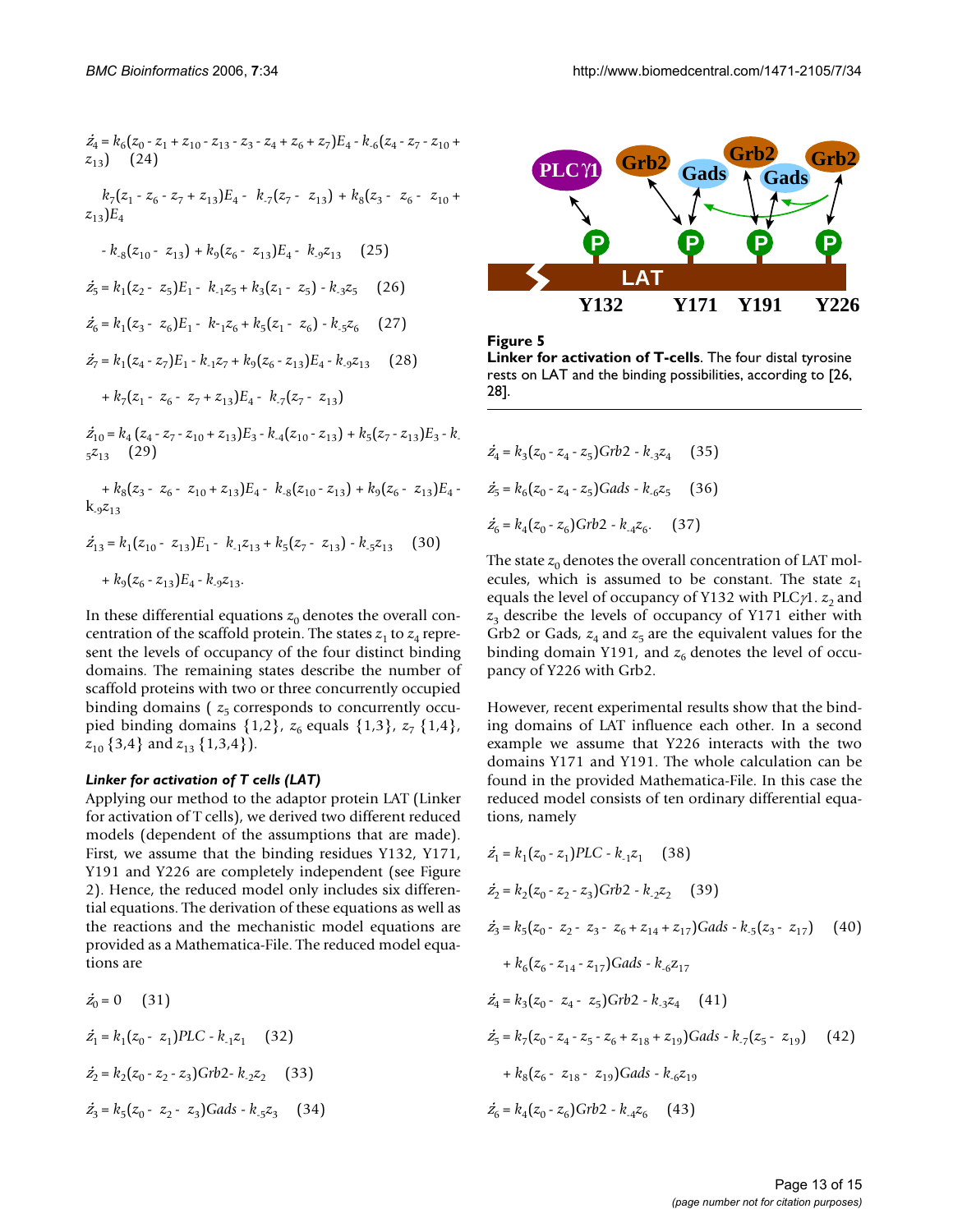$$
\begin{array}{l} \dot{z}_{14} = k_2(z_6 - z_{14} - z_{17})Grb2 - k_{\cdot 2}z_{14} + k_4(z_2 - z_{14})Grb2 - k_{\cdot 4}z_{14} \\ (44) \end{array}
$$

$$
\dot{z}_{17} = k_4(z_3 - z_{17}) Grb2 - k_{.4}z_{17} + k_6(z_6 - z_{14} - z_{17})Gads - k_{.6}z_{17}
$$
\n(45)

$$
\dot{z}_{18} = k_3(z_6 - z_{18} - z_{19})\text{Grb2} - k_{.3}z_{18} + k_4(z_4 - z_{18})\text{Grb2} - k_{.4}z_{18}
$$
\n(46)

$$
\dot{z}_{19} = k_4(z_5 - z_{19}) Grb2 - k_{.4}z_{19} + k_8(z_6 - z_{18} - z_{19})Gads - k_{.8}z_{19}.
$$
  
(47)

$$
(48)
$$

Again the states  $z_0$  to  $z_6$  correspond to the same quantities as described above. The state  $z_{14}$  equals to all LAT molecules with Grb2 being concurrently bound to the residues Y171 and Y226,  $z_{17}$  describes the molecules with Gads being bound to Y171 and Grb2 bound to Y226. The states  $z_{18}$  and  $z_{19}$  are equivalent quantities describing the same binding motifs for Y191 and Y226.

### **Authors' contributions**

HC conceived the original mathematical idea. HC, JSR and BNK developed the systematic method.

Model building and numerical analysis were carried out by HC, JSR and TS. EDG initiated, supervised and coordinated the project. All authors wrote the manuscript and approved the final version.

### **Additional material**

### **Additional File 1**

*Additional Files can be downloaded from [http://www.sysbio.de/projects/](http://www.sysbio.de/projects/modred/BMC) [modred/BMC.](http://www.sysbio.de/projects/modred/BMC) All Files are created with Mathematica Version 5.0. The five files provide all information about the discussed examples. • Generic example with three binding domains (no domain interactions). • Generic example with three binding domains (one controlling domain). • Dynamic simulations of three distinct models. • Generic example with four binding domains. • LAT example (Linker for activation of T-Cells)* Click here for file

[\[http://www.biomedcentral.com/content/supplementary/1471-](http://www.biomedcentral.com/content/supplementary/1471-2105-7-34-S1.tex) 2105-7-34-S1.tex]

### **Acknowledgements**

Special thanks to Michael Ederer for numerous and fruitful discussions, to Rebecca Hemenway for carefully reading the manuscript and for linguistical corrections and to Jon Lindquist for carefully reading the LAT chapter. HC, JSR, TS and EDG acknowledge support from the Deutsche Forschungsgemeinschaft (DFG), FOR521 and SFB495, and Bundesministerium fuer Bildung und Forschung (BMBF). BNK acknowledges support from the National Institute of Health Grant GM59570.

#### **References**

- 1. Hlavacek WS, Faeder JR, Blinov ML, Perelson AS, Goldstein B: **The complexity of complexes in signal transduction.** *Biotechnol Bioeng* 2004, **84(7):**783-794.
- 2. Conzelmann H, Saez-Rodriguez J, Sauter T, Bullinger E, Allgöwer F, Gilles ED: **Reduction of Mathematical Models of Signal Transduction Networks: Simulation-Based Approach Applied to EGF Receptor Signaling.** *IEE Systems Biology* 2004, **1:**159-169.
- 3. Eungdamrong NJ, Iyengar R: **Modeling cell signaling networks.** *Biology of the Cell* 2003, **96(5):**355-362.
- 4. Goldstein B, Faeder JR, Hlavacek WS: **[Mathematical and compu](http://www.ncbi.nlm.nih.gov/entrez/query.fcgi?cmd=Retrieve&db=PubMed&dopt=Abstract&list_uids=15173833)[tational models of immune-receptor signaling.](http://www.ncbi.nlm.nih.gov/entrez/query.fcgi?cmd=Retrieve&db=PubMed&dopt=Abstract&list_uids=15173833)** *Nat Rev Immunol* 2004, **4(6):**445-456.
- 5. Sauro HM, Kholodenko BN: **[Quantitative analysis of signaling](http://www.ncbi.nlm.nih.gov/entrez/query.fcgi?cmd=Retrieve&db=PubMed&dopt=Abstract&list_uids=15261524) [networks.](http://www.ncbi.nlm.nih.gov/entrez/query.fcgi?cmd=Retrieve&db=PubMed&dopt=Abstract&list_uids=15261524)** *Prog Biophys Mol Biol* 2004, **86:**5-43.
- Schoeberl B, Eichler-Jonsson C, Gilles ED, Müller G: [Computa](http://www.ncbi.nlm.nih.gov/entrez/query.fcgi?cmd=Retrieve&db=PubMed&dopt=Abstract&list_uids=11923843)**[tional modeling of the dynamics of the MAP kinase cascade](http://www.ncbi.nlm.nih.gov/entrez/query.fcgi?cmd=Retrieve&db=PubMed&dopt=Abstract&list_uids=11923843) [activated by surface and internalized EGF receptors.](http://www.ncbi.nlm.nih.gov/entrez/query.fcgi?cmd=Retrieve&db=PubMed&dopt=Abstract&list_uids=11923843)** *Nat Biotechnol* 2002, **20(4):**370-375.
- 7. Wiley HS, Shvartsman SY, Lauffenburger DA: **[Computational](http://www.ncbi.nlm.nih.gov/entrez/query.fcgi?cmd=Retrieve&db=PubMed&dopt=Abstract&list_uids=12480339) [modeling of the EGF-receptor system: a paradigm for sys](http://www.ncbi.nlm.nih.gov/entrez/query.fcgi?cmd=Retrieve&db=PubMed&dopt=Abstract&list_uids=12480339)[tems biology.](http://www.ncbi.nlm.nih.gov/entrez/query.fcgi?cmd=Retrieve&db=PubMed&dopt=Abstract&list_uids=12480339)** *Trends Cell Biol* 2003, **13:**43-50.
- 8. Kholodenko BN, Demin OV, Moehren G, Hoek JB: **[Quantification](http://www.ncbi.nlm.nih.gov/entrez/query.fcgi?cmd=Retrieve&db=PubMed&dopt=Abstract&list_uids=10514507) [of Short Term Signaling by the Epidermal Growth Factor](http://www.ncbi.nlm.nih.gov/entrez/query.fcgi?cmd=Retrieve&db=PubMed&dopt=Abstract&list_uids=10514507) [Receptor.](http://www.ncbi.nlm.nih.gov/entrez/query.fcgi?cmd=Retrieve&db=PubMed&dopt=Abstract&list_uids=10514507)** *J Biol Chem* 1999, **274(42):**30169-30181.
- 9. Bhalla US, Iyengar R: **[Emergent Properties of Networks of Bio](http://www.ncbi.nlm.nih.gov/entrez/query.fcgi?cmd=Retrieve&db=PubMed&dopt=Abstract&list_uids=9888852)[logical Signaling Pathways.](http://www.ncbi.nlm.nih.gov/entrez/query.fcgi?cmd=Retrieve&db=PubMed&dopt=Abstract&list_uids=9888852)** *Science* 1999, **283(5400):**381-387.
- 10. Hatakeyama M, Kimura S, Naka T, Kawasaki T, Yumoto N, Ichikawa M, Kim JH, Saito K, Saeki M, Shirouzu M, Yokoyama S, Konagaya A: **[A](http://www.ncbi.nlm.nih.gov/entrez/query.fcgi?cmd=Retrieve&db=PubMed&dopt=Abstract&list_uids=12691603) [computational model on the modulation of mitogen-acti](http://www.ncbi.nlm.nih.gov/entrez/query.fcgi?cmd=Retrieve&db=PubMed&dopt=Abstract&list_uids=12691603)vated protein kinase (MAPK) and Akt pathways in heregulin[induced ErbB signalling.](http://www.ncbi.nlm.nih.gov/entrez/query.fcgi?cmd=Retrieve&db=PubMed&dopt=Abstract&list_uids=12691603)** *Biochem J* 2003, **373(Pt 2):**451-463.
- 11. Morton-Firth CJ, Bray D: **[Predicting temporal fluctuations in an](http://www.ncbi.nlm.nih.gov/entrez/query.fcgi?cmd=Retrieve&db=PubMed&dopt=Abstract&list_uids=9628844) [intracellular signalling pathway.](http://www.ncbi.nlm.nih.gov/entrez/query.fcgi?cmd=Retrieve&db=PubMed&dopt=Abstract&list_uids=9628844)** *J Theor Biol* 1998, **192:**117-128.
- 12. Faeder JR, Blinov ML, Goldstein B, Hlavacek WS: **Combinatorial complexity and dynamical restriction of network flows in signal transduction.** *IEE Systems Biology* 2005, **2:**5-15.
- 13. Shimizu TS, Novere NL, Levin MD, Beavil AJ, Sutton BJ, Bray D: **[Molecular model of a lattice of signalling proteins involved in](http://www.ncbi.nlm.nih.gov/entrez/query.fcgi?cmd=Retrieve&db=PubMed&dopt=Abstract&list_uids=11056533) [bacterial chemotaxis.](http://www.ncbi.nlm.nih.gov/entrez/query.fcgi?cmd=Retrieve&db=PubMed&dopt=Abstract&list_uids=11056533)** *Nat Cell Biol* 2000, **2(11):**792-796.
- 14. Faeder JR, Hlavacek WS, Reischl I, Blinov ML, Metzger H, Redondo A, Wofsy C, Goldstein B: **[Investigation of early events in Fc\(epsi](http://www.ncbi.nlm.nih.gov/entrez/query.fcgi?cmd=Retrieve&db=PubMed&dopt=Abstract&list_uids=12646643)[lon\) RI-mediated signaling using a detailed mathematical](http://www.ncbi.nlm.nih.gov/entrez/query.fcgi?cmd=Retrieve&db=PubMed&dopt=Abstract&list_uids=12646643) [model.](http://www.ncbi.nlm.nih.gov/entrez/query.fcgi?cmd=Retrieve&db=PubMed&dopt=Abstract&list_uids=12646643)** *J Immunol* 2003, **170(7):**3769-81.
- 15. Blinov ML, Faeder JR, Goldstein B, Hlavacek WS: **[BioNetGen: soft](http://www.ncbi.nlm.nih.gov/entrez/query.fcgi?cmd=Retrieve&db=PubMed&dopt=Abstract&list_uids=15217809)[ware for rule-based modeling of signal transduction based on](http://www.ncbi.nlm.nih.gov/entrez/query.fcgi?cmd=Retrieve&db=PubMed&dopt=Abstract&list_uids=15217809) [the interactions of molecular domains.](http://www.ncbi.nlm.nih.gov/entrez/query.fcgi?cmd=Retrieve&db=PubMed&dopt=Abstract&list_uids=15217809)** *Bioinformatics* 2004.
- 16. Borisov NM, Markevich NI, Hoek JB, Kholodenko BN: **[Signaling](http://www.ncbi.nlm.nih.gov/entrez/query.fcgi?cmd=Retrieve&db=PubMed&dopt=Abstract&list_uids=15923229) [through receptors and scaffolds: independent interactions](http://www.ncbi.nlm.nih.gov/entrez/query.fcgi?cmd=Retrieve&db=PubMed&dopt=Abstract&list_uids=15923229) [reduce combinatorial complexity.](http://www.ncbi.nlm.nih.gov/entrez/query.fcgi?cmd=Retrieve&db=PubMed&dopt=Abstract&list_uids=15923229)** *Biophys J* 2005, **89(2):**951-966.
- 17. Pawson T, Nash P: **[Assembly of cell regulatory systems](http://www.ncbi.nlm.nih.gov/entrez/query.fcgi?cmd=Retrieve&db=PubMed&dopt=Abstract&list_uids=12702867) [through protein interaction domains.](http://www.ncbi.nlm.nih.gov/entrez/query.fcgi?cmd=Retrieve&db=PubMed&dopt=Abstract&list_uids=12702867)** *Science* 2003, **300(5618):**445-452.
- 18. Schlessinger J: **[Cell signaling by receptor tyrosine kinases.](http://www.ncbi.nlm.nih.gov/entrez/query.fcgi?cmd=Retrieve&db=PubMed&dopt=Abstract&list_uids=11057895)** *Cell* 2000, **103(2):**211-225.
- 19. Johnston AM, Pirola L, Obberghen EV: **[Molecular mechanisms of](http://www.ncbi.nlm.nih.gov/entrez/query.fcgi?cmd=Retrieve&db=PubMed&dopt=Abstract&list_uids=12829233) [insulin receptor substrate protein-mediated modulation of](http://www.ncbi.nlm.nih.gov/entrez/query.fcgi?cmd=Retrieve&db=PubMed&dopt=Abstract&list_uids=12829233) [insulin signalling.](http://www.ncbi.nlm.nih.gov/entrez/query.fcgi?cmd=Retrieve&db=PubMed&dopt=Abstract&list_uids=12829233)** *FEBS Lett* 2003, **546:**32-36.
- 20. Blinov ML, Faeder JR, Goldstein B, Hlavacek WS: **[A network model](http://www.ncbi.nlm.nih.gov/entrez/query.fcgi?cmd=Retrieve&db=PubMed&dopt=Abstract&list_uids=16233948) [of early events in epidermal growth factor receptor signaling](http://www.ncbi.nlm.nih.gov/entrez/query.fcgi?cmd=Retrieve&db=PubMed&dopt=Abstract&list_uids=16233948) [that accounts for combinatorial complexity.](http://www.ncbi.nlm.nih.gov/entrez/query.fcgi?cmd=Retrieve&db=PubMed&dopt=Abstract&list_uids=16233948)** *Biosystems* 2005 in press.
- 21. Milo R, Shen-Orr S, Itzkovitz S, Kashtan N, Chklovskii D, Alon U: **[Network motifs: simple building blocks of complex net](http://www.ncbi.nlm.nih.gov/entrez/query.fcgi?cmd=Retrieve&db=PubMed&dopt=Abstract&list_uids=12399590)[works.](http://www.ncbi.nlm.nih.gov/entrez/query.fcgi?cmd=Retrieve&db=PubMed&dopt=Abstract&list_uids=12399590)** *Science* 2002, **298(5594):**824-7.
- 22. Isidori A: *Nonlinear Control Systems* 3rd edition. Springer. Global Decomposition of Control Systems; 1995:77-105.
- 23. Lauffenburger DA: **[Cell signaling pathways as control modules:](http://www.ncbi.nlm.nih.gov/entrez/query.fcgi?cmd=Retrieve&db=PubMed&dopt=Abstract&list_uids=10805765) [complexity for simplicity?](http://www.ncbi.nlm.nih.gov/entrez/query.fcgi?cmd=Retrieve&db=PubMed&dopt=Abstract&list_uids=10805765)** *Proc Natl Acad Sci U S A* 2000, **97(10):**5031-5033.
- 24. Saez-Rodriguez J, Kremling A, Gilles ED: **Dissecting the Puzzle of Life: Modularization of Signal Transduction Networks.** *Comput Chem Eng* 2005, **29(3):**619-629.